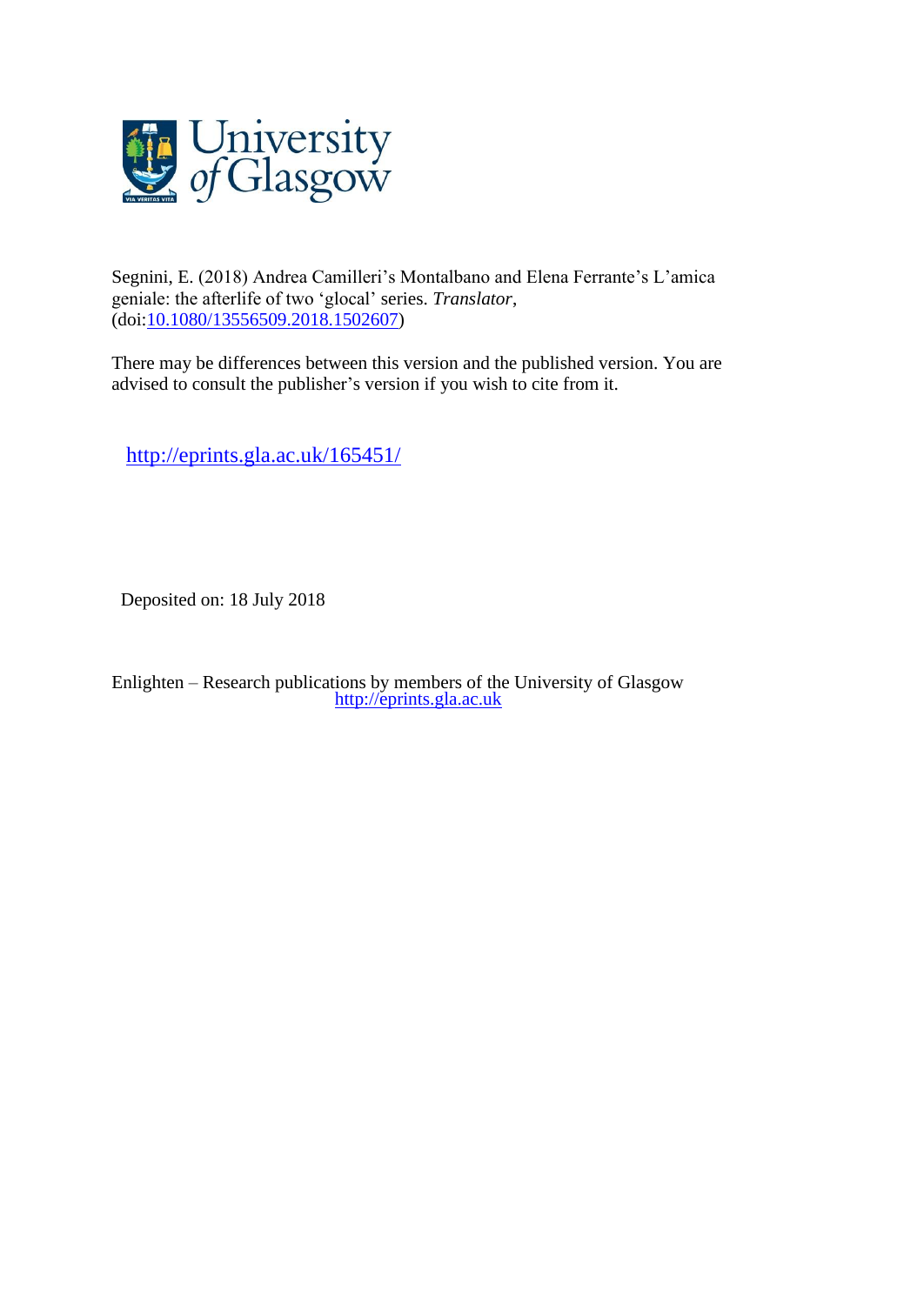# **Andrea Camilleri's** *Montalbano* **and Elena Ferrante's** *L'amica geniale***: the Afterlife of two 'glocal' series**

#### Elisa Segnini

University of Glasgow

Elisa.Segnini@glasgow.ac.uk

# **Abstract**

This article brings together perspectives from world literature and translation studies to compare the international reception of two 'glocal' literary cases: Andrea Camilleri's *Montalbano* books, and Elena Ferrante's tetralogy *L'amica geniale.* The national and international success of these series raises important questions for scholars of translation studies, multilingualism, world literature and literary markets, and sheds light on the significance of different kinds of multilingualism in fiction and of their treatment in translation. The article addresses the following questions: how do monolingual book markets contain and discipline multilingual fiction? What happens when multilingual fiction travels through translation? How do we explain the present openness of the Anglo-American market to translated fiction with an emphasis on the vernacular? The author argues that while both Camilleri and Ferrante foreground cultural difference and linguistic incommensurability, the way in which they portray the experience of diglossia had an important impact in determining their national and international success as well as the route through which they achieved international visibility.

#### **Keywords**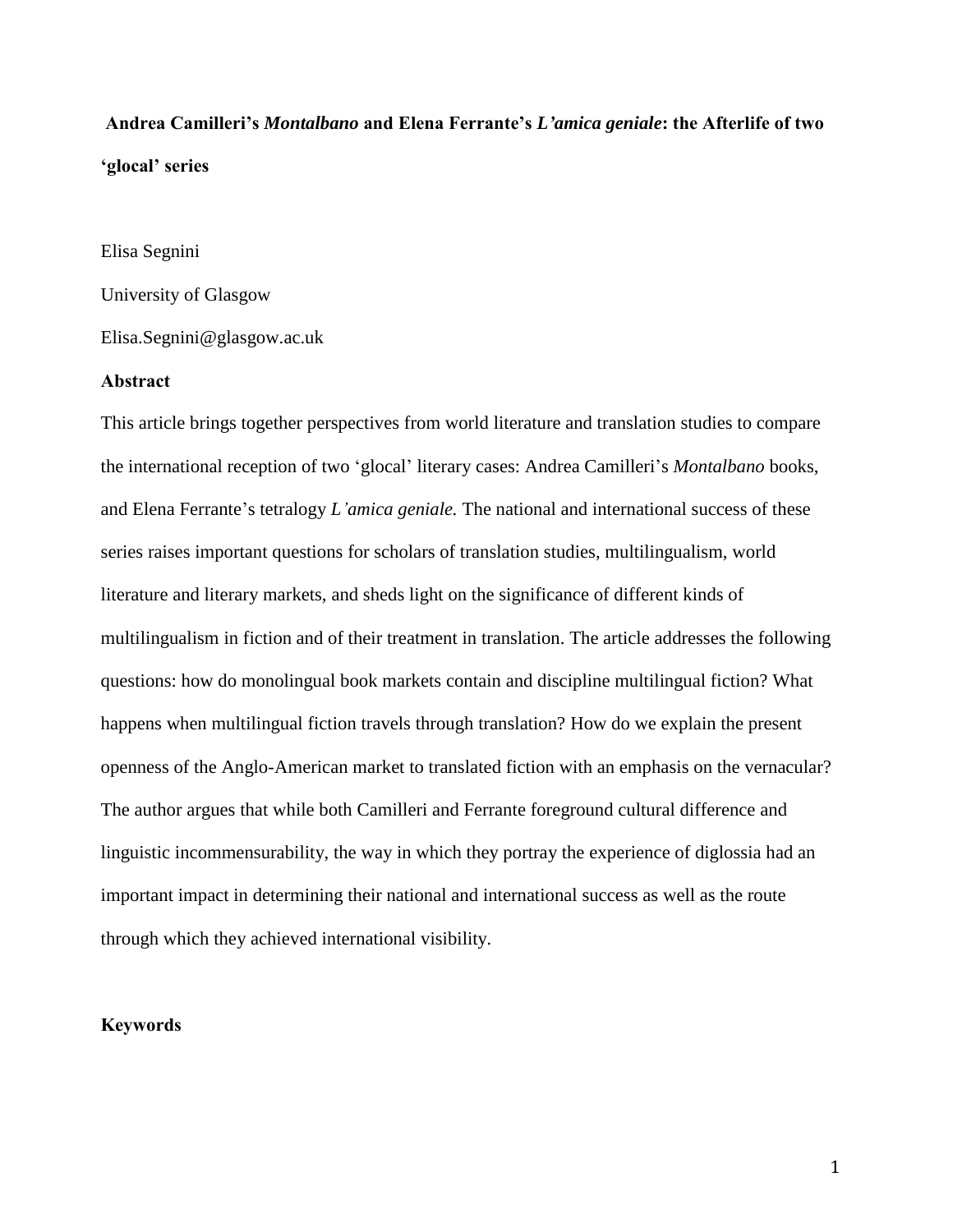Translatability, multilingualism, monolingual paradigm, dialect, literary markets, Camilleri, Ferrante

#### **Introduction**

In recent decades, authors who address the plurilingual experience in fiction, such as Yoko Tawada, Nancy Huston, Elif Şafak and Junot Díaz, have not only achieved global visibility, but have also become fully integrated into the Anglophone world literature canon. In conjunction with this development, much critical writing has emerged on how literary markets respond to today's 'post-monolingual' condition (Yildiz 2012), and scholars in comparative literature and translation studies have become concerned with the way in which the publishing industry regulates literary engagement with multilingualism (Gramlin 2016, Walkowitz 2015, Apter 2013, Yildiz 2012, Lennon 2010, Grutman 2006). Overall, this scholarship agrees that, to become publishable, a plurilingual experience must come to terms with the monolingual paradigm that still conditions national literary markets. As David Gramlin has demonstrated, the monolingual paradigm also regulates the international circulation of fiction, and plays a pivotal role among the factors that determine which books have access to world literature circuits. This is especially relevant for authors for do not come from an Anglophone or postcolonial Anglophone setting, for whom translation into English becomes a precondition for international visibility (Casanova 2007, 133; Lennon 2010, 37). At first sight, the association of world literature and monolingualism comes across as a paradox, since literary engagement with more than one language is associated with cosmopolitanism and transnational experiences. But world literature, as Emily Apter has noted, depends on translatability, underwrites cultural equivalence and tends to celebrate 'nationally or ethnically branded differences' (2013, 2). International literary markets rely on the identification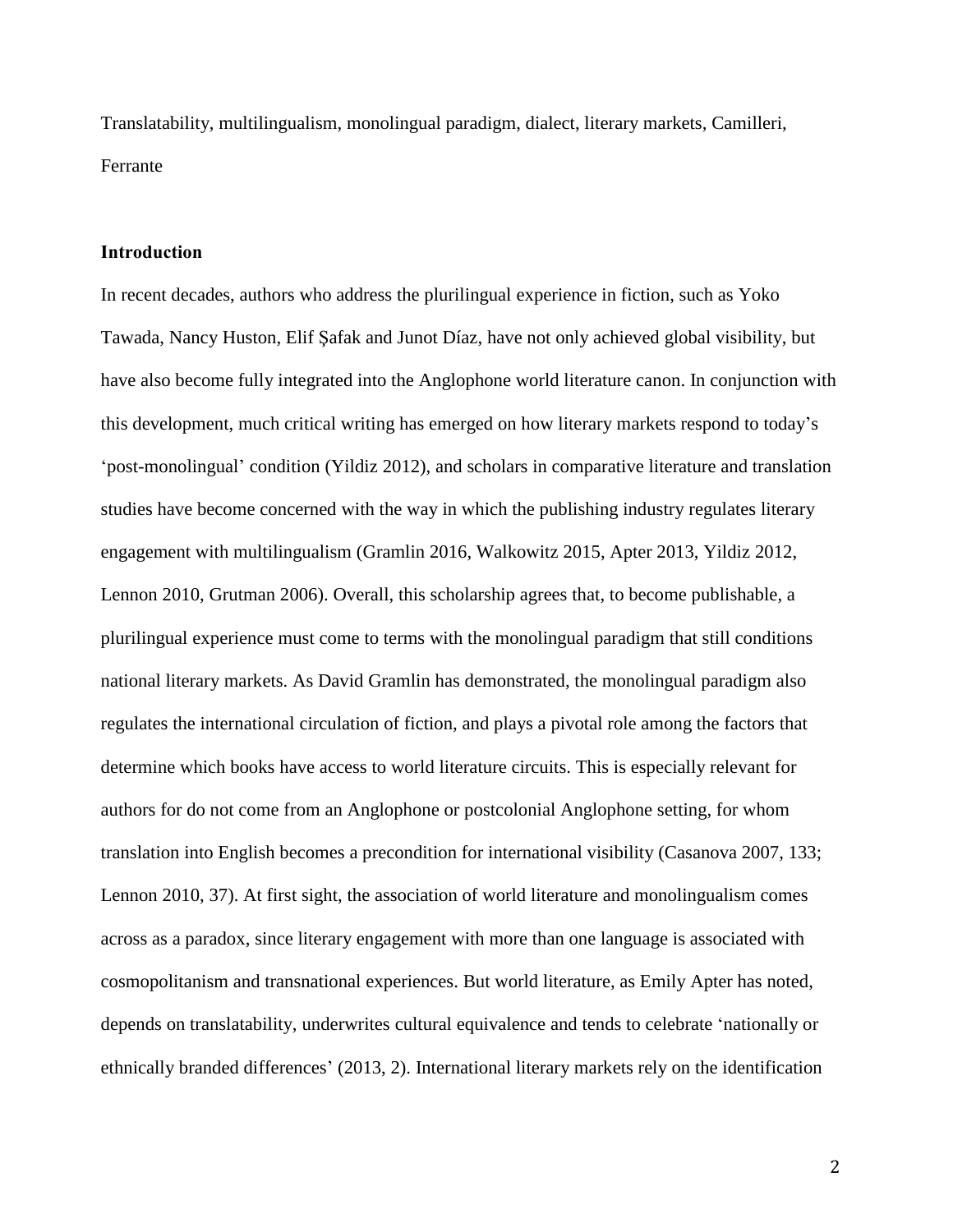of language and nation (Grutman 1998, 159), and the monolingual paradigm continues to resist, indeed has become even stronger, in an age characterized by migration and hybridity (Gramlin 2016, 135). How do we explain, then, the popularity that fiction which engages with more than one language is presently enjoying worldwide? Brian Lennon has argued that, while the international book market requires national linguistic standardisation, it is 'in no way upset by moderate challenge' (2010, 11). In other words, 'contained', 'soft', 'translational' multilingualism is celebrated, so far as it does not challenge the national standard. What the publishing industry does not suffer is 'hard multilingualism', which involves a confrontation with linguistic alterity (Lennon 11, Gramlin 147). Considering these developments, this article examines the national and international reception of two Italian series of books that, in an age of multiculturalism and diversity, maintain a strong focus on ethnicity and engage with a movement inward towards Italian dialects: Andrea Camilleri's *Commissario di Montalbano*, and Elena Ferrante's *L'amica geniale.* I define these works as 'glocal' because, as I will illustrate, they both stress and fetishize the local but have circulated worldwide in their afterlife in translation. Camilleri is a best-selling author in Germany, France, the UK and the US, and his books have been translated into 120 languages (www.vigata.org). Ferrante's sales constitute a record in the US; in the UK, she features next to Haruki Murakami and Karl Ove Knausgaard as one of the best-selling authors writing in languages other than English. In 2016, when *L'amica geniale* reached the apex of its popularity, translation rights were sold to over 60 countries (Flood 2016). The global success of these series raises important questions for scholars of translation studies, multilingualism, world literature and contemporary literary markets, and sheds light on the significance of different kinds of multilingualism in fiction and of their treatment in translation. More specifically, the article aims to discuss three questions that are rarely discussed together: how do monolingual book markets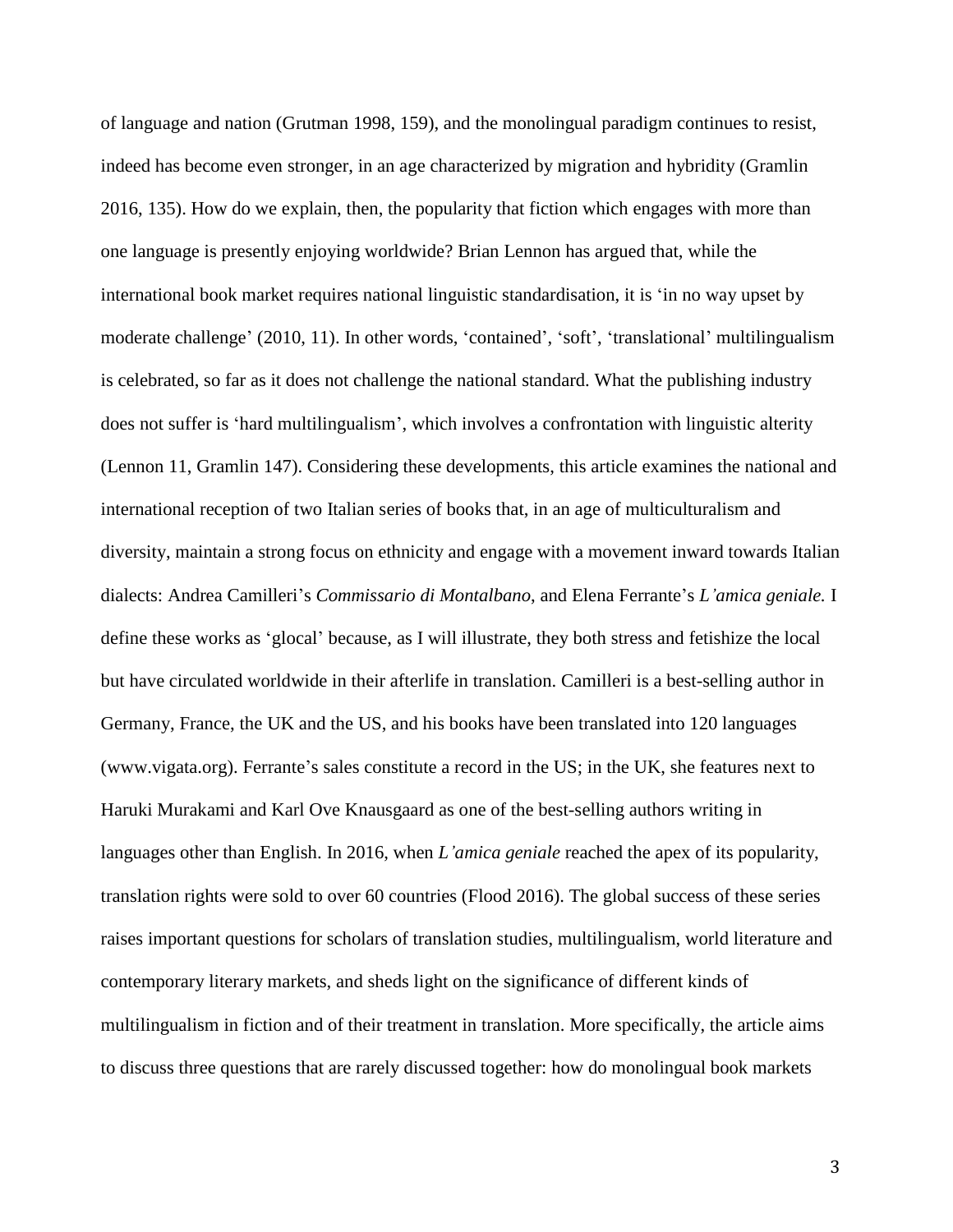contain and discipline multilingual fiction? What happens when multilingual fiction travels in translation? How do we explain the present openness of the Anglo-American market to translated fiction which emphasizes the use and function of the vernacular? To answer these questions, the article first compares the features that contributed to turn Camilleri's and Ferrante's works into international best-sellers, with a focus on the authors' rendering of the plurilingual experience. It then examines the translation routes and history of the two series of books and the role of agents involved in the process of translation. The central argument is that while both Camilleri and Ferrante foreground cultural difference and linguistic incommensurability, the choice of how they portray the experience of diglossia had an important impact in determining their national and international success as well as the route through which they achieved international visibility.

#### **Analogies between two Series**

As Emily Apter underlines, international best-sellers need to fulfill criteria that go beyond aesthetic value and involve issues of translatability and intelligibility (Apter 2001). While Camilleri and Ferrante have very different styles, these best-selling series of books share several features. First, they construct high suspense narratives and position themselves within established international genres. Camilleri's brand of detective fiction contributed to his popularity among international readers, who were able to rely on a familiar structure that compensated for unfamiliar references. Ferrante's blockbuster tetralogy has elements of the family saga, of *feuilletton* (in the French sense of literary trifle), of the *Bildungsroman*, and of feminist fiction. Secondly, both projects can be defined as political: the protagonists take a clear political stance, and their adventures intertwine with local and global historical developments. Thirdly, both Camilleri and Ferrante set out to represent life in the Italian South. Sicily and Naples have become *topoi* for literary and cinematic settings and are very well represented in the international imagination. At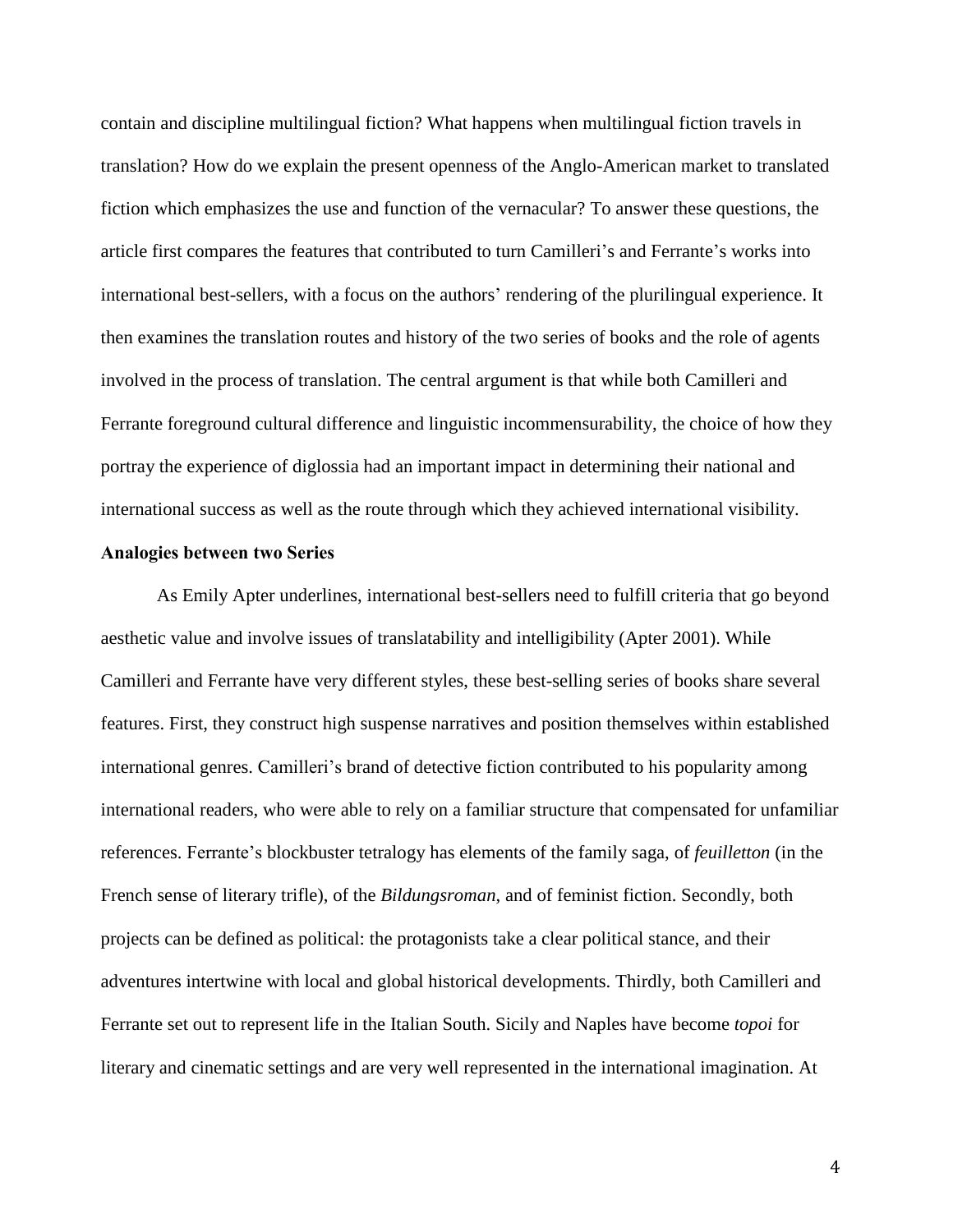the same time, these localities, since Italian unification, have been constructed as marginal in relation to the rest of Italy and to northern Europe. I use the term 'constructed' because margins, as David Forgacs has stressed, are not an objective reality and are always a product of discourse (8). Camilleri and Ferrante participate in this discourse by describing Naples and Sicily as unchanging and by foregrounding ethnic, cultural and linguistic difference. In doing so, Camilleri joins a long tradition of writers concerned with 'Sicilianness', from Verga to Pirandello to Sciascia (see Chu 1998), whereas Ferrante's project has more to share with the Naples of Robert Saviano and Matteo Garrone than with the modern city described by Valeria Parrella. The writers' preoccupation with marginality and subalternity is further emphasized by their strong sense of space and by the focus on the periphery: the fictional town of Vigàta in Camilleri's novels, and a neighbourhood on the outskirts of Naples in Ferrante's. Both Vigàta and Ferrante's *rione* are described as microcosms, culturally and linguistically different from the rest of Italy. Both series revolve around a limited number of figures, with characters from other regions serving mainly to provide a contrast, and thereby underlining the specificity of Sicily and Naples.

In both cases, the representation of cultural identities borders on essentialism. Francesco Merlo notes that 'Camilleri invents an archaic Sicily, an almost biological insularity, as if Sicilianness were a quality of seminal fluid, a Dna, a distinct entity that obviously does not exist except as a stereotype' (Merlo 2000). Even sympathetic critics such as Nunzio La Fauci admit that 'from a thematic point of view, Camilleri has built and builds a veritable catalog of clichés' (2000). Ferrante's characters similarly have *Neapolitannes*, as Bullaro and Love put it, 'imbued in their bodies and language' (4), and correspond to types that range from the educated northern Italian to the low-class Neapolitan to the local *camorrista.* Both series of books feature protagonists who were born shortly after the Second World War, who age throughout the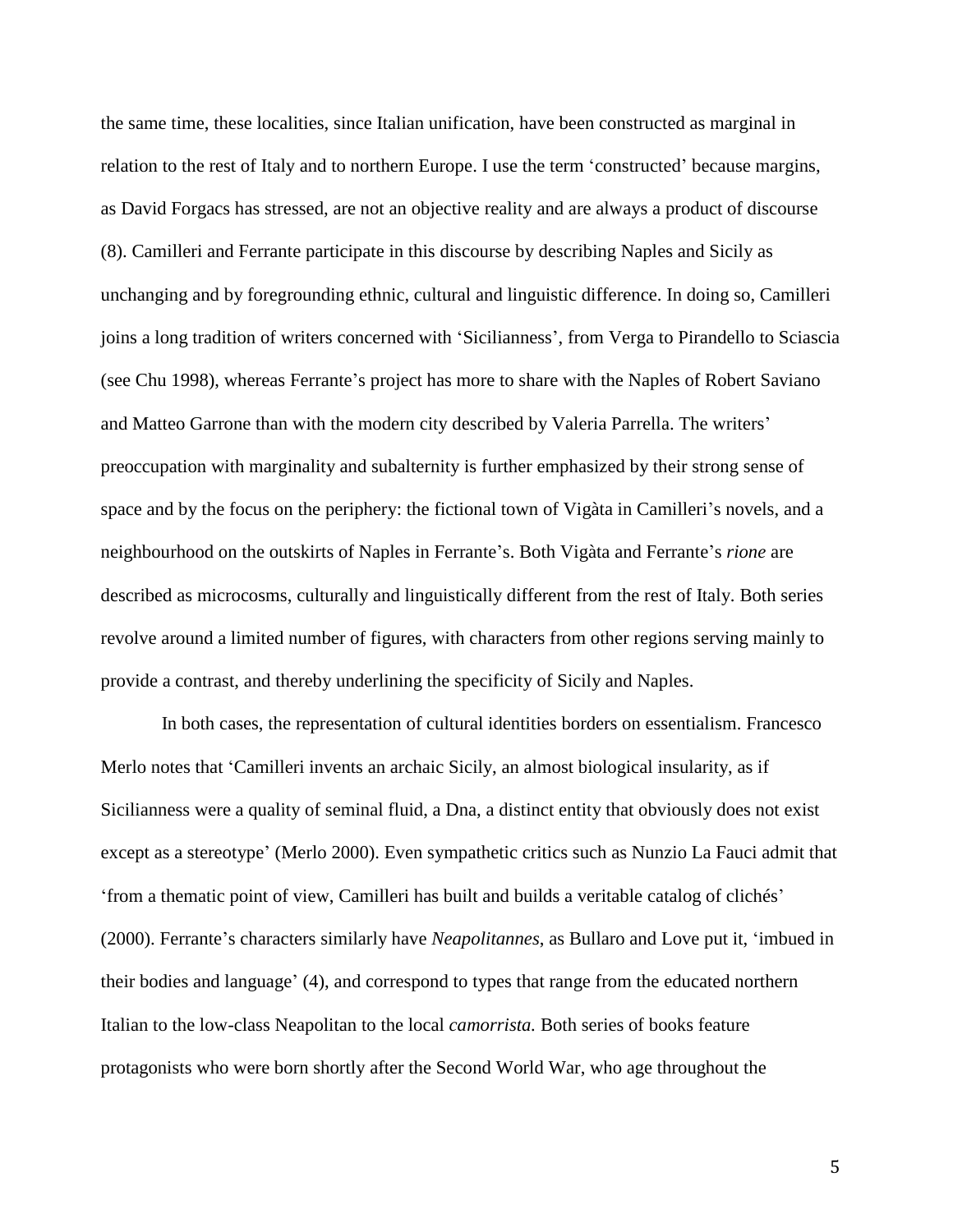narrative, who are engaged in the fight against the mafia and the camorra and who take an anthropological interest in the history, customs and language of their towns, while being at the same time involved in global events.

Both the Montalbano novels and *L'Amica geniale* conjure a strong sense of authenticity and run the danger of confusing discourse with actuality. In several articles and interviews, Camilleri, who moved to Rome as a student and has been living there ever since, describes episodes of his own life that resemble the ones in the novels, and maintains that the character of Montalbano, with his passion for Sicilian food, traditional values, occasional misogynistic comments, is a portrait of his own father (2011, 136). Ferrante, who, if are to believe journalists' investigations, also lives in Rome, similarly reassures reader that there are direct connections between the events narrated and her own experiences: 'These events truly happened, it's my real life, the names are the real ones, I'm describing the real places where the events occurred' (Ferri and Ferri 2015, 213). Locals and foreigners have been quick to appropriate these suggestions: the inhabitants of Camilleri's hometown, Porto Empedocle, adopted 'Vigàta' as a second name for the town in 2003. Scholar Tiziana de Rogatis identified Ferrante's neighbourhood as Rione Luzzatti, located in the eastern outskirts of Naples (De Rogatis, 68), and the American journalist Ann Mah cartographically pinpointed all locations mentioned in the narrative on a map of the city (Mah 2016). Camilleri is actively engaged in Italian politics and regularly appears on television; his articles feature frequently in Italian newspapers. Likewise, the fact that the writer behind Ferrante refuses to reveal her identity did not hinder her presence in the media – she is currently the author of a weekly column in the British newspaper *The Guardian.* The sense of authenticity, the assurance that the authors describe a world of which they have first-hand experience, contributed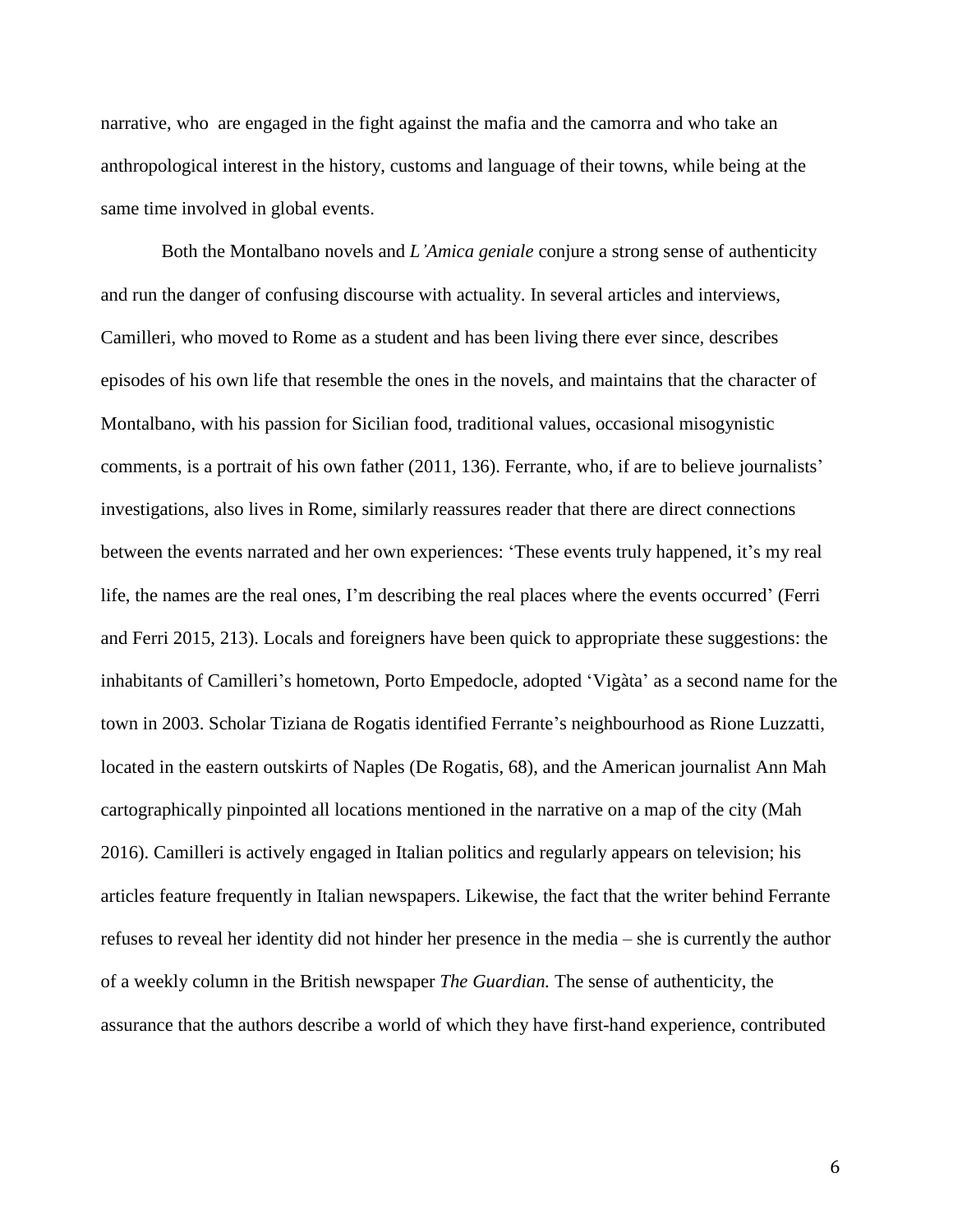to the creation of two successful author brands backed up by – visible and invisible –mediafriendly personalities. $<sup>1</sup>$ </sup>

Finally, the focus of the 'local' has been crucial for the series' universal currency. As Italian scholar Antonino Buttitta noted, 'The more Commissioner Montalbano … remains in his ethnic space (locations, words, food and so on) the more he assumes universal, and therefore familiar connotations for readers of the most diverse cultures' (2004, 16). Ferrante's English translator Ann Goldstein and the editor at the US branch of *Europa Editions*, Michael Reynolds, similarly stress how the Neapolitan novels appealed to American readers because Ferrante's neighborhood stands for 'any place one needs to escape from' (Goldstein and Reynolds 2015). It is significant that, in a recent article on 'the new global novel', Karolina Watrova places Ferrante with Haruki Murakami, Hang Kang, Ohran Pamuk, 'non western writers' (2018, 54) who have produced works grounded in the local but who have been very successful internationally. Defined by marginality, Camilleri and Ferrrante's worlds are perceived as pockets of foreignness within Western culture, zones of otherness stuck in Europe's past.

## **Multilingualism**

 $\overline{a}$ 

In Camilleri and Ferrante's series, the 'local' is closely tied to the use of the vernacular. Since dialects share a subordination to standard Italian, the setting in diglossic spaces in which the language of oral communication is not standard Italian but the Sicilian or Neapolitan dialect contributes to characterize these areas as 'marginal'. The references to dialect also situate both projects in a dimension historically and geographically different from a modern Italy characterized by a homogenous use of language. <sup>2</sup> Both series foreground the imposition of a culturally

 $1$  On the creation of author-brands in the contemporary Italian context see Bassi 2015.

<sup>&</sup>lt;sup>2</sup> See Camilleri's interview with Fabio Gambaro (2002): 'Today ... all Italians speak the same language, but it is a flat language, uniform and colonized by the Anglo-Saxon technological lexicon. In dialect, on the other hand, we can still find a vital lymph for our language and culture.'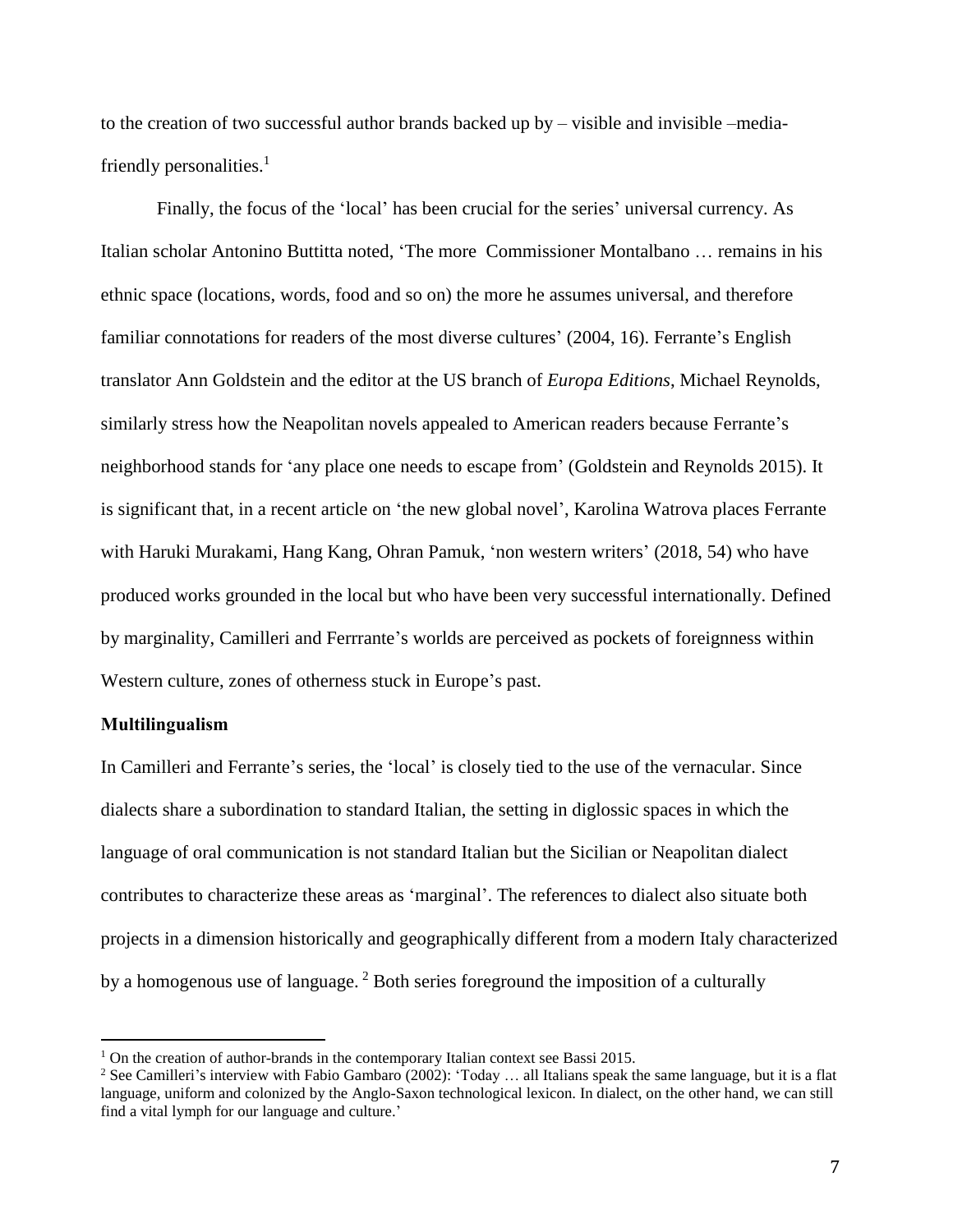dominant language, the language of the nation state, and a minority language, a dialect. Both emphasize the coexistence of dialects, regional and standard Italian and – to a lesser extent foreign languages. In both series, characters are defined by specific ways of speaking, which immediately denote their origin and social class. They often master several languages and are constantly engaged in acts of translation. Before speaking, they measure their interlocutor and select the language they are going to use accordingly. To avoid miscommunication, they often repeat the same message in different codes. However, the use of multiple languages in fiction should not be confused with multilingualism in real life (Grutman 2006, 19). While dialect is a thematic focus in both Camilleri and Ferrante, for what concerns its actual use, the two authors take an opposite stance. These stylistic choices have important political repercussions. Lennon has gone as far as arguing that mixing languages is a 'cosmopolitan' gesture that involves the encounter and acceptance of Otherness, whereas the 'containment' of linguistic difference carries a 'xenophobically nationalistic' connotation (121).

Camilleri re-elaborates and juxtaposes standard Italian, regional Italian, Sicilian, and occasionally other dialects. His most innovative stylistic feature consists in not limiting the use of dialect to dialogues, but also extending it to the narrative voice. Dialect words, in Camilleri's text, do not feature in italics, and are an integral part of the narrative. To guarantee accessibility and intelligibility, he resorts to strategies such as the frequent use of onomatopoeia and terms that closely resemble Italian, placing terms derived from Sicilian in a position in which their meaning can be inferred by the context. He also juxtaposes Sicilian terms with standard Italian synonyms or paraphrases them in standard Italian in the following sentence, and he repeats the same words with high frequency until they become part of his readers' lexicon (La Fauci 2000; Guerrero 2001; Vizmuller-Zucco 2001 and 2010; Sulis 2007). Through these devices, readers become familiar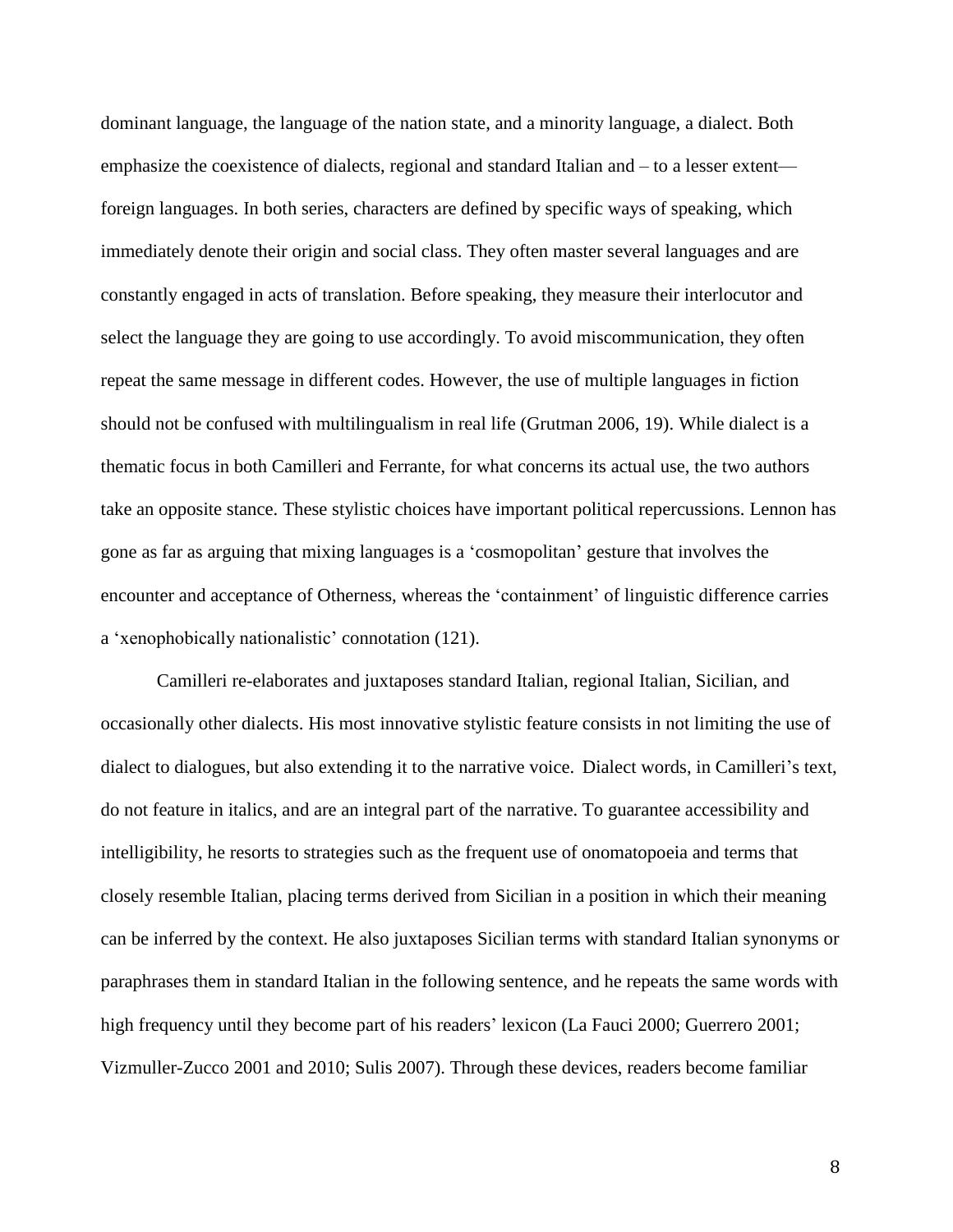with linguistic alterity and make it their own. In fact, Camilleri's fans have actively engaged with *Vigatese,* going as far as providing a dictionary on Camilleri's official website *vigata.org*.

In interviews published in the 1990s, Camilleri describes the language of his books as a mirror of the linguistic experience of his childhood (Baudino 2000). In later interviews, however, he specifies how this creative strategy is the fruit of careful research: 'I was looking for words in the dictionary that, although they looked like dialect words, they were on the contrary pure Italian … I was looking for words of Arab origins, like *giara,* for example. It has been an exercise' (2006, 154). He also mentions that a literary source, the Sicilian that Luigi Pirandello used to translate Greek classics, has been crucial for his crafting of 'Vigatese' (2011, 133).<sup>3</sup> Italian critic Giulio Ferroni has criticized this recreation of dialect, deeming it 'a dish too seasoned. A caricature. The type of *Sicilian* that the average reader expects' (Serri 2001,131). Other scholars, such as Salvatore Lupo, have underlined how these choices are in line with Camilleri's aim to reach as wide a readership as possible: 'We are not dealing with dialect, but the re-interpretation of regional Italian with strong inserts dictated by fantastic invention— a creation which refers to the Sicilian culture as imagined by non-Sicilians' (Lupo 2004*,* 21). Gigliola Sulis (2007) argues that, by reaching broad readerships, Camilleri's novels defied the preconception that multilingual fiction can only interest regional readerships who share the same dialect, or cultural elites fascinated by the stylistic complexity of the text, and that his project thus changed the way in which Italian audiences relate to multilingual fiction.

<sup>3</sup> See the interview released for *La Stampa* on May 12, 2000: 'Many Sicilians tell me: we have never heard these words. But of course, because they belonged to the poor countryside; they are the words of the old farmer to whom I gave "milit" cigarettes immediately after the war, in exchange of fabulous stories of brigands. The stories have gone, I am left with the words that the little bourgeoisie does not know how to use, but that Pirandello knew well when he translated the classics into Italian'.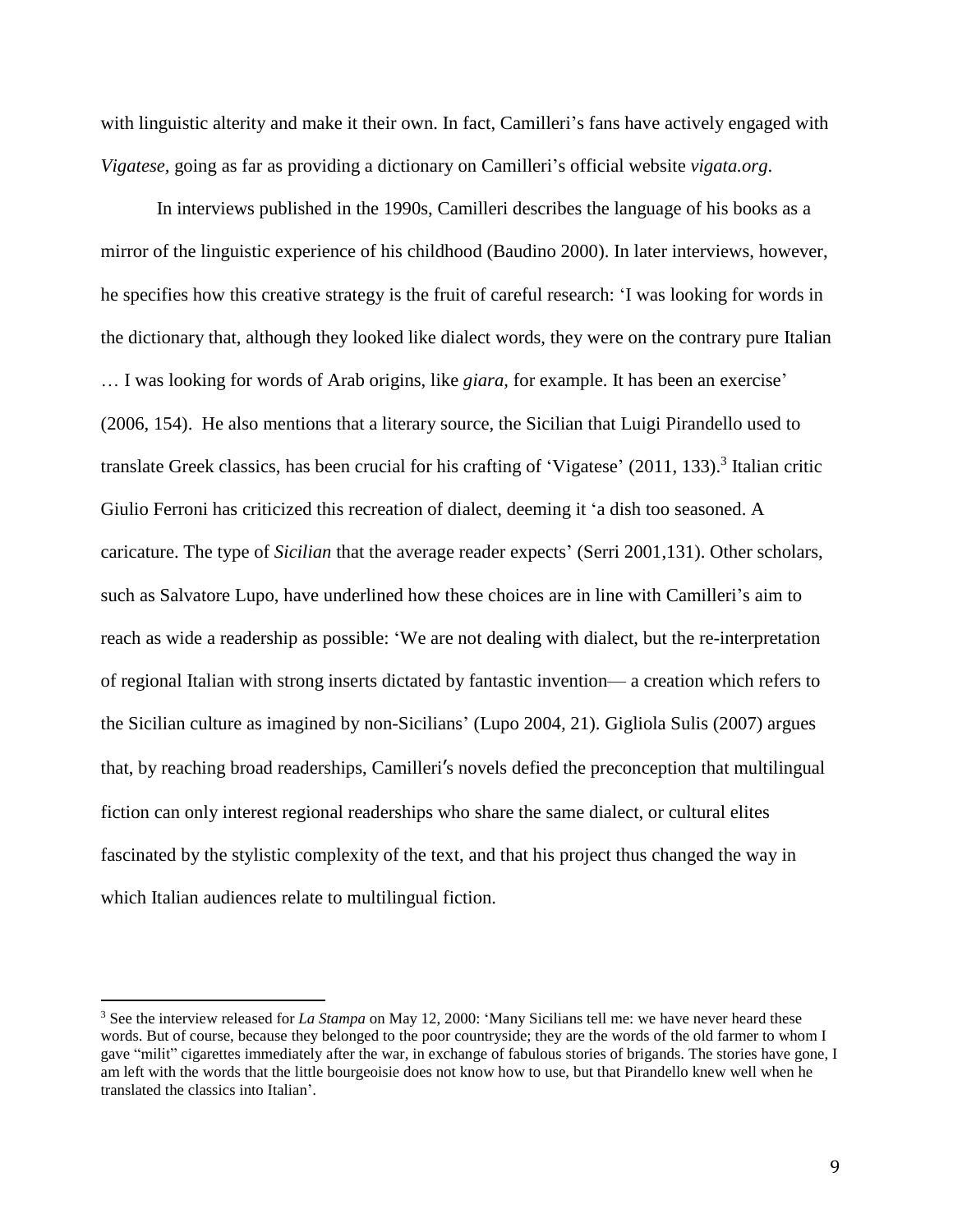If are to apply Lennon's categories<sup>4</sup>, we can say that the material structure of Camilleri's text, in the Montalbano series, stands between 'hard' and 'soft'/'translational' monolingualism. Hard, because by incorporating dialect, registers and slang on the same level, he defies linguistic hierarchies, and because he invites his readers to learn, rather than translate *Vigatese*. Weak, because he prioritizes legibility and limits reader's encounter with the foreign through strategies of 'containment', effectively domesticating Sicilian for non-Sicilian readerships. Whereas dialect is simplified and contained, Italian appears flexible, 'appealingly literally deformed' (Lennon 44).

Like the Montalbano cycle, Ferrante's tetralogy is designed to be distributed beyond regional readerships and contributes to readers' awareness of Italy's complex socio-linguistic history. Similarly to Camilleri, Ferrante emphasizes language hierarchies and makes the point that language choice is 'a political, economic, and social act' (Cavanaugh 57). Stylistically, however, Camilleri and Ferrante stand at the opposite side of the spectrum. While Camilleri reinvents Sicilian for non-Sicilian audiences, Ferrante engages with multilingualism implicitly. Throughout the series, the narrator specifies which dialogues take place in Neapolitan, which ones in standard Italian, comments on the use of register, underlines instances of code-switching: all dialogues, however, are rendered in standard Italian. Not only is the narrator engaged in acts of translation: translation is also embedded in the narrative on a structural/ thematic level. One of the two protagonists, Elena, frequently acts as a linguistic mediator between the characters of the neighbourhood and the members of society she meets in high school, university and through her career as a writer. It is Elena who, within the narrative, reports all the events that took place in dialect in standard Italian. Unlike the author of the Neapolitan novels, Elena does not hesitate to experiment with dialect in her own novel. In the last volume of the tetralogy, we learn that the

 $\overline{a}$ 

 $<sup>4</sup>$  Lennon himself is drawing on the categories developed by Yaseen Noorani (2013).</sup>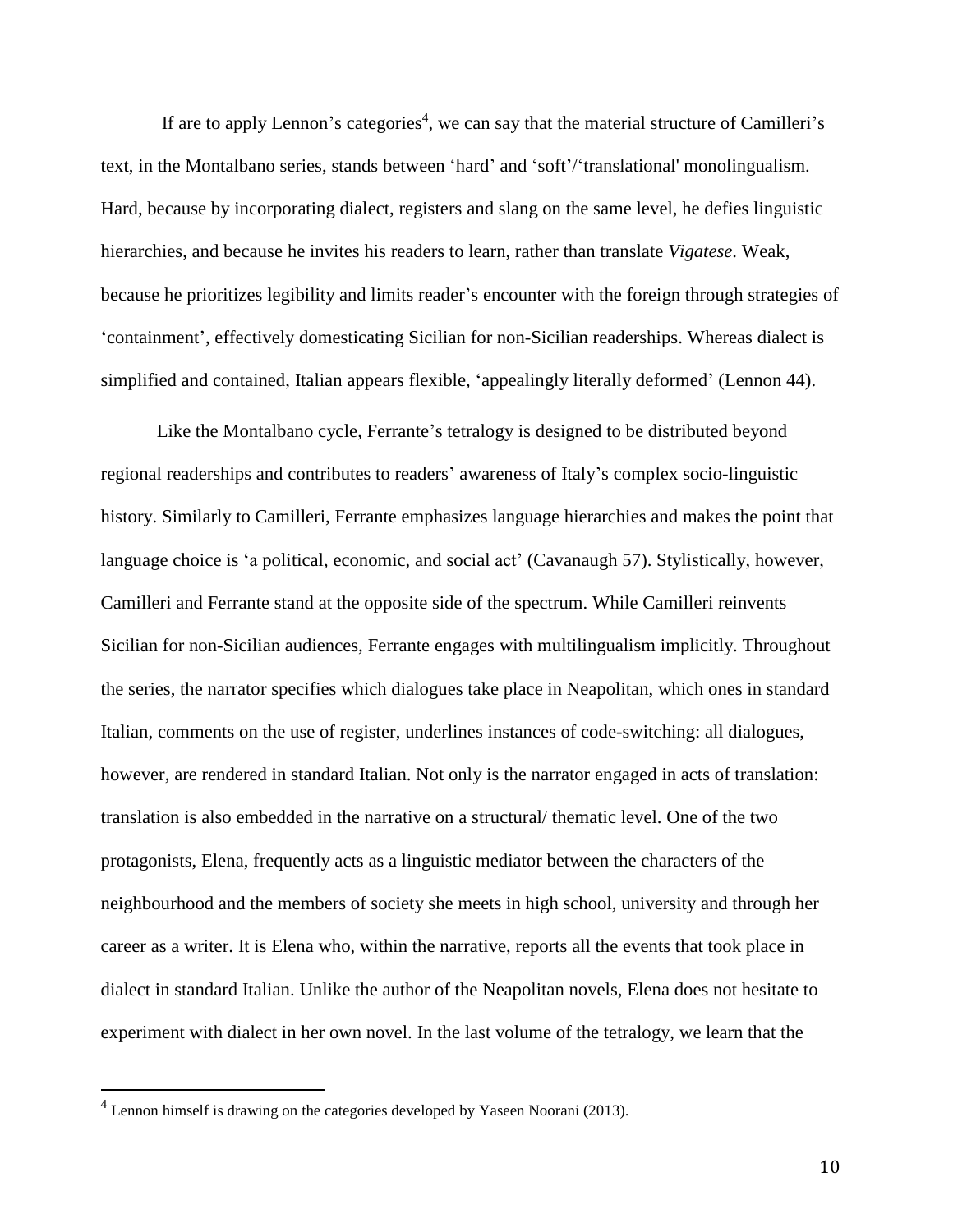other protagonist, Lila, is also writing a multilingual narrative that juxtaposes dialect, standard and erudite Italian.

If for Camilleri, dialect is the language of complicity and affection,<sup>5</sup> Ferrante attributes to dialect a darker connotation, and links it to poverty, violence, desperation and disgust (Benedetti 2012; Lucamante 2008; Milkova 2013; Cavanaugh 2016). Questioned about her stylistic choice in a 2015 interview for *Corriere della sera,* Ferrante, like Camilleri, goes back to her childhood experience: 'As a child, as a teenager, the dialect of my city scared me. I prefer if it echoes for a moment in the Italian language, but as if it threatened it' (Di Stefano 2015). Neapolitan, in this interview as in the tetralogy, does not feature as a language with illustrious models and an established literary tradition, neither as one of the few Italian dialects that achieved national and international visibility through its music and theatre (see Segnini 2017a). It is rather the language of poverty and abuse, and its expressive potential is characterized as limited. Dialect words feature rarely in the text. More attention is given to neologisms, such as the word *smarginatura* (Ferrante 2011, 85) – used to describe the experience of an unsettle world in which boundaries merge into each other. In this case, the neologism carries the connotation of a unique signifier, of something that cannot rendered in standard Italian. The plurilingual experience thus becomes the experience of incommensurability, of the impossibility of translation. The 'Elena Ferrante project' (see Segnini 2017b) thus involves two contradictions. The narrative makes a point of underlining the subaltern status of Neapolitan, but does so through a monolingual text in which the dialect is, in Lennon's terms, 'contained', incorporated into standard Italian. It presents the encounter with the foreign – in this case 'the foreign within' – as an experience of incommensurability, but is has no

<sup>&</sup>lt;sup>5</sup> In several articles and interviews, Camilleri mentions that the inspiration for his writing came from a speech uttered by his mother, in which warm words in Sicilian made way for parental threats in standard Italian (1999, 93; 2011, 134).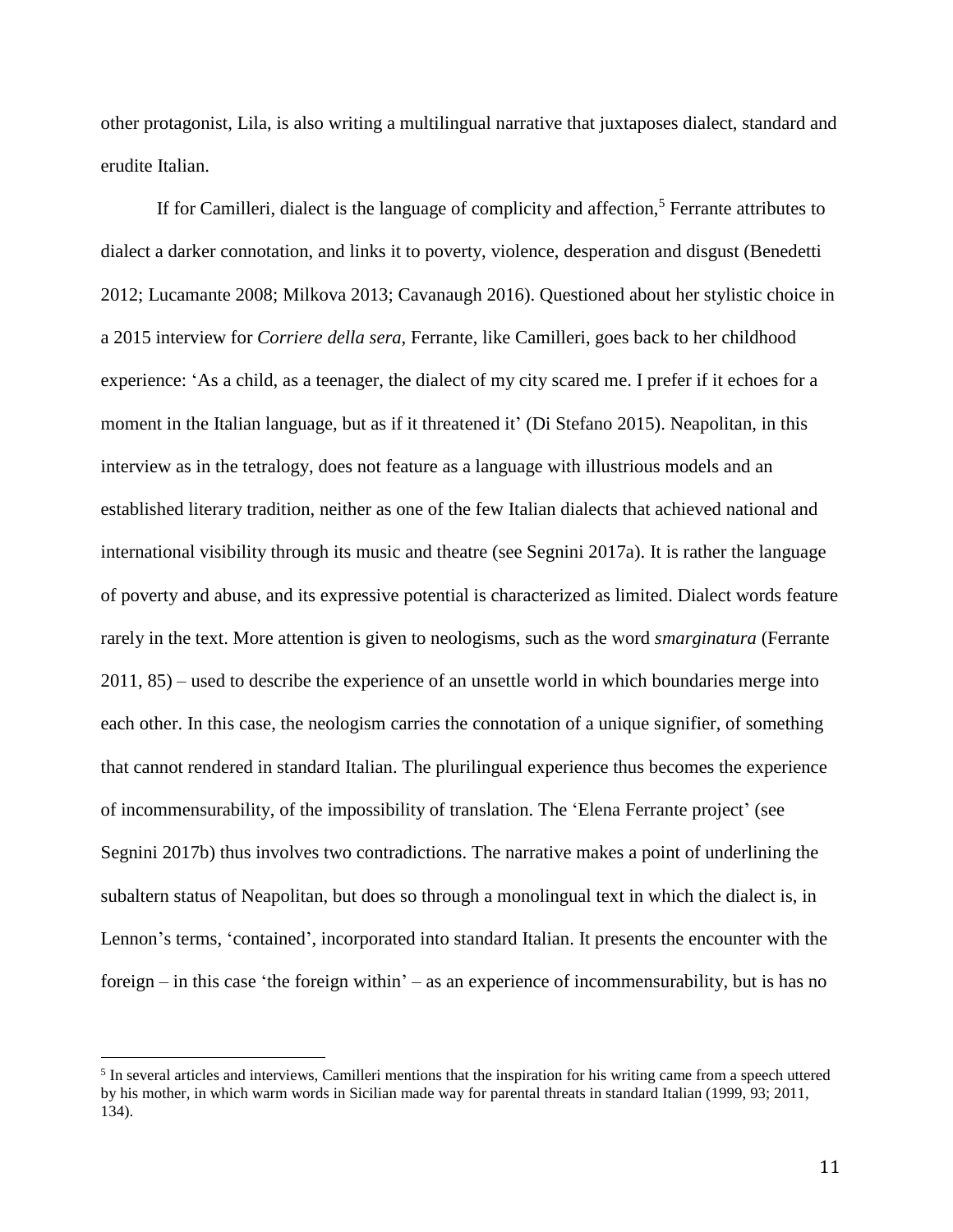issues with translating this experience according to the monolingual paradigm. Moreover, the limited range of references (Naples is associated with commonplace things like pizza, garbage, the camorra) and the superficial layer of cultural details (specially in the first volumes) contribute to the translatability of the book in different cultural contexts.

The tetralogy can be considered as belonging to the category of *Born Translated Books*, books that, following Rebecca Walkowitz's definition, 'are written for translation, in the hope of being translated, but they are also often written as translation' (2015,15). According to Walkowitz, such works weave translation into their narratives and often pretend to be written in a language in which they are not. They tell local stories, but they are designed for international circulation and 'address multiple audiences at the same time' (2015, 18). All these features can be recognized in the Neapolitan tetralogy. Like Camilleri, Ferrante does not cease to engage with the plurilingual experience, but does so implicitly, creating an 'illusion of multilingualism' that depends on style and form. The emphasis on the local is just as strong as in Camilleri, but it is conveyed through the description of habits, manners, and ways of thinking. As Walkovitz notes, in *Born Translated Books* 'the narration of languages retreats from the local since vernacular speech is often diminished. But narration also involves new ways of representing the local … The local now involves thinking about the origin of audiences and the mechanisms through which audiences add meaning to books' (2015, 63).

#### **Montalbano in Translation**

Camilleri's hybrid language initially created difficulties for publishers and delayed publication of his works: Garzanti agreed to publish his first novel, *Un filo di fumo* (1980), provided that Camilleri add a glossary, and Elvira Sellerio, thinking that the engagement with dialect and the focus on Sicily would find little resonance in the rest of Italy, issued several of his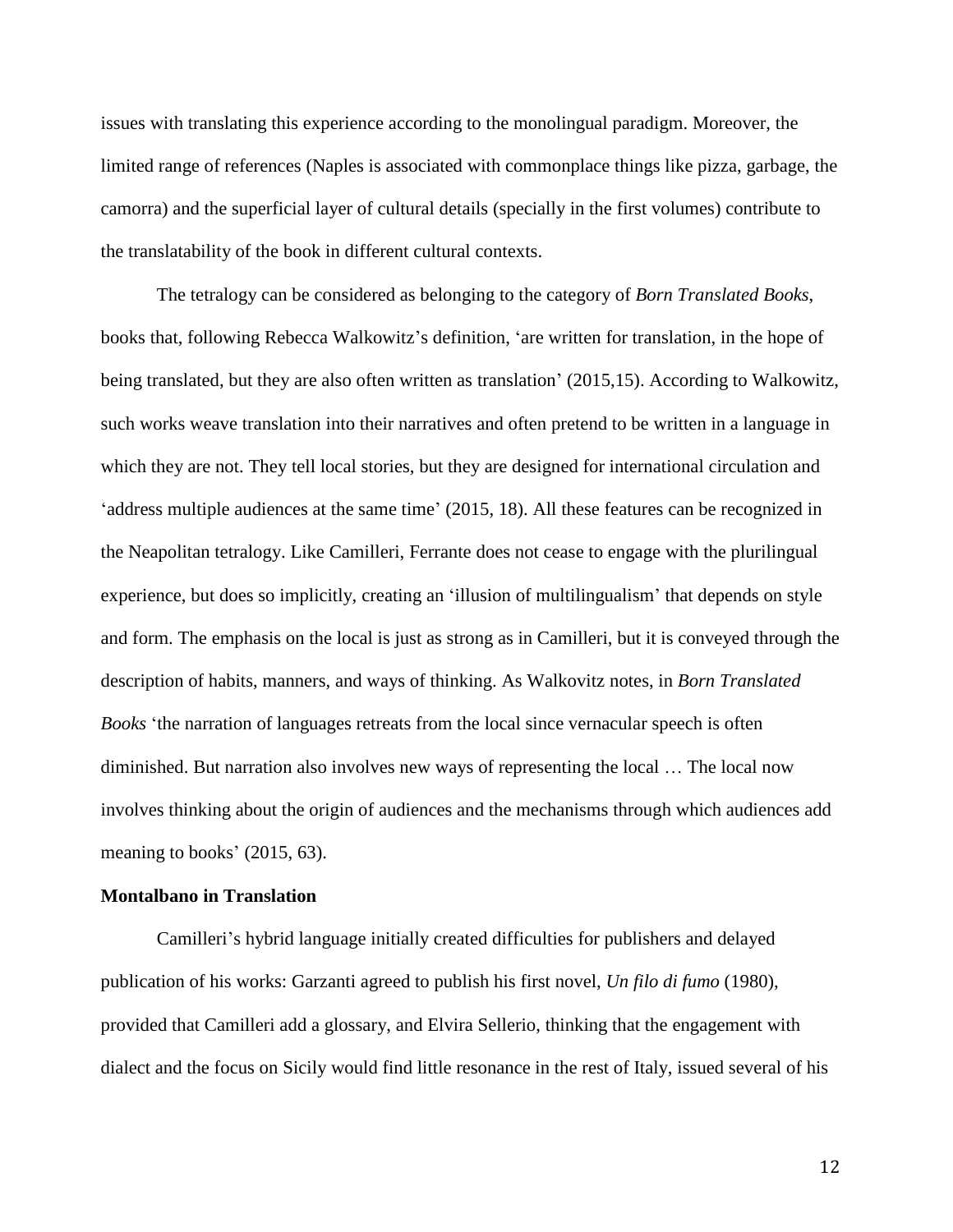books (*La strage dimenticata* 1984, *La stagione della caccia* 1992, *La bolla di componenda* 1993) in a regional series*.* The first Montalbano novels, *La Forma dell'acqua* (1994), and *Il cane di terracotta* (1996)*,* in contrast, were published by Sellerio within the series *La Memoria,* geared to national audiences*.* The enthusiastic public response demonstrated that the emphasis on regional and linguistic specificity was not an impediment, but rather one of the main ingredients of the novels' appeal. Another surprise occurred when Camilleri's fiction, in the second half of the 1990s, began to circulate successfully abroad.

While not necessarily profitable, translations can contribute to a publisher's reputation by increasing its symbolic capital. Small publishing houses, for example, can choose to specialize in translations from languages other than English to position themselves into a niche or to access government funding (Sapiro 2009a, 24). Multilingual texts are notoriously difficult to translate, and their translators and publishers are often praised for resisting the mechanisms of the international book industry (Grutman 1988, 159, Apter 2013). In France and Germany, Camilleri's socio-historical novels appealed to publishers not in spite of, but because of their untranslatability, and inspired experimental translators such as Dominique Vittoz and Moshe Kahn, who developed translation strategies drawing on the linguistic resources of the target context. Things functioned differently, however, for the best-selling Montalbano series. In fact, translations of these novels tend to privilege the plot, which in the original version is inextricably linked to language, over the linguistic tissue.

*La forma dell'acqua,* issued by Sellerio in 1994, was translated into French in 1998. The following year, translations were issued in Germany, Greece, Portugal, Brazil and the Netherlands. Thanks to Montalbano, Camilleri soon became a best-selling author in France and Germany. The American translation was issued only in 2002, at the same time as the translation into Castilian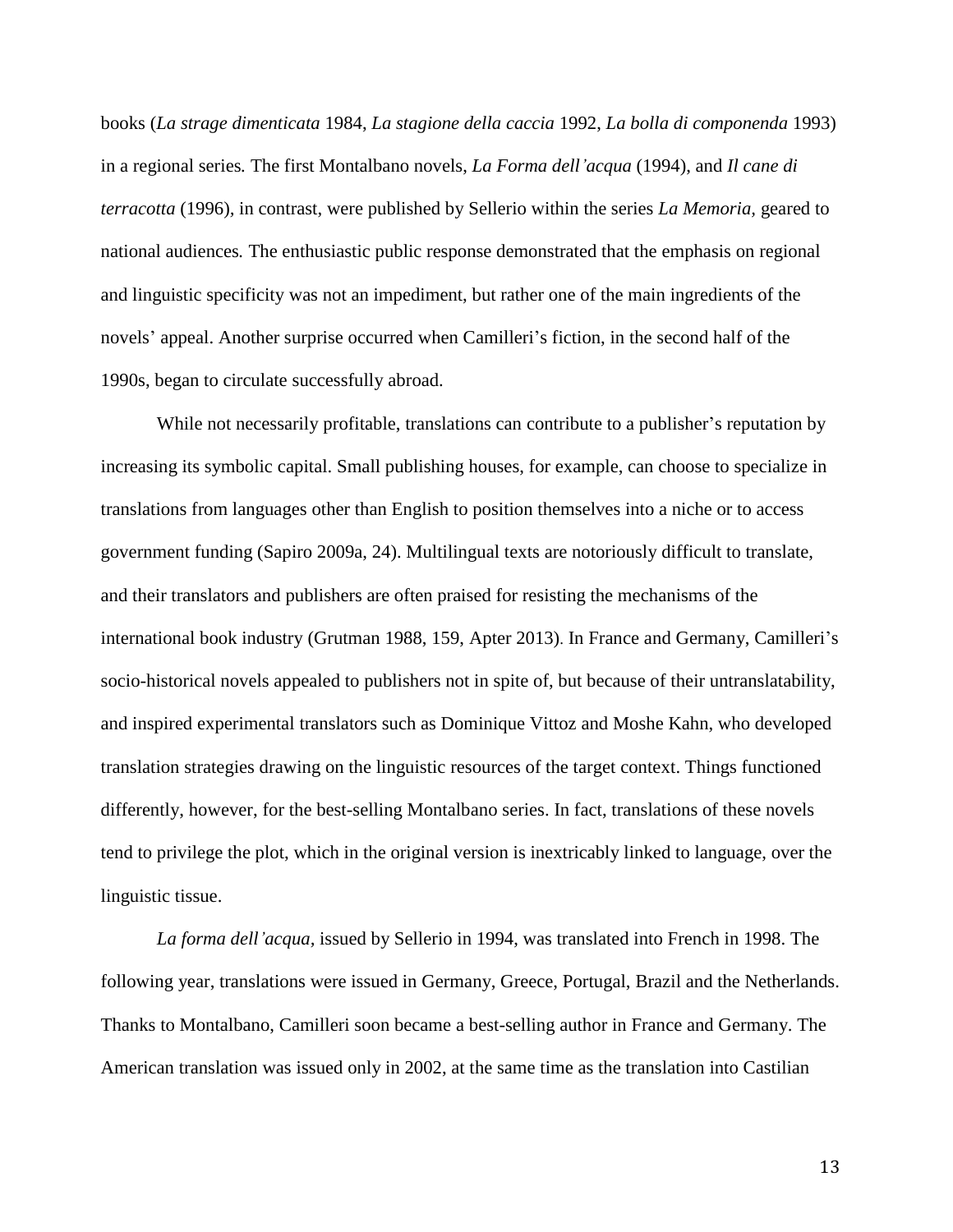Spanish, and into Catalan and Czech. As of 2018, Camilleri is translated into 120 languages, including 'minor' languages such as Norwegian, Croatian, Bulgarian and Near and Far Eastern languages such as Turkish, Arabic, Japanese, Korean, Hebrew, and Chinese [\(http://www.vigata.org/traduzioni/bibliost.shtml\)](http://www.vigata.org/traduzioni/bibliost.shtml). What can we infer from this route? According to Unesco's *Index Translationum,* the nations that translate most from Italian are Spain, France, Germany and Poland, followed by the US and the UK. Overall, the translation history of Camilleri's books reflects these statistics, since France and Germany were among the first countries to engage with his fiction, but it also foregrounds the hesitation of Spain – a country usually at the top of the list – the UK and the US towards multilingual fiction. Moreover, it indicates that the success of Camilleri's fiction in Germany and France led to subsequent translations into 'minor' languages such as Catalan and Czech. Finally, whereas in France, Germany and even in Spain the popularity of the series led to an interest in the other strands of Camilleri's fiction, in which Camilleri uses a 'harder' multilingualism (the use of dialect is more conspicuous), this also took place with considerably delay in the US and in the UK, where the first book that does not belong to the Montalbano's cycle, *La stagione della caccia* (1992), was translated only in 2014.<sup>6</sup>

Many of Camilleri's translators have described their strategies to render the use of dialect in metatexts in which they reflect on their own linguistic experience and philosophy as translators. Overall, translators have tended to separate the Montalbano cycle from the rest of Camilleri's production, adopting experimental, creative strategies for the translations of the socio-political novels, and reserving few touches of "local flavor" for the Camilleri series. In France, this difference can be attributed to the fact that different strands were initially assigned to different

<sup>6</sup> *The Sacco Gang* and *the Revolution of the Moon* have been published by *Europa* in 2017, in a translation by Stephen Sartarelli.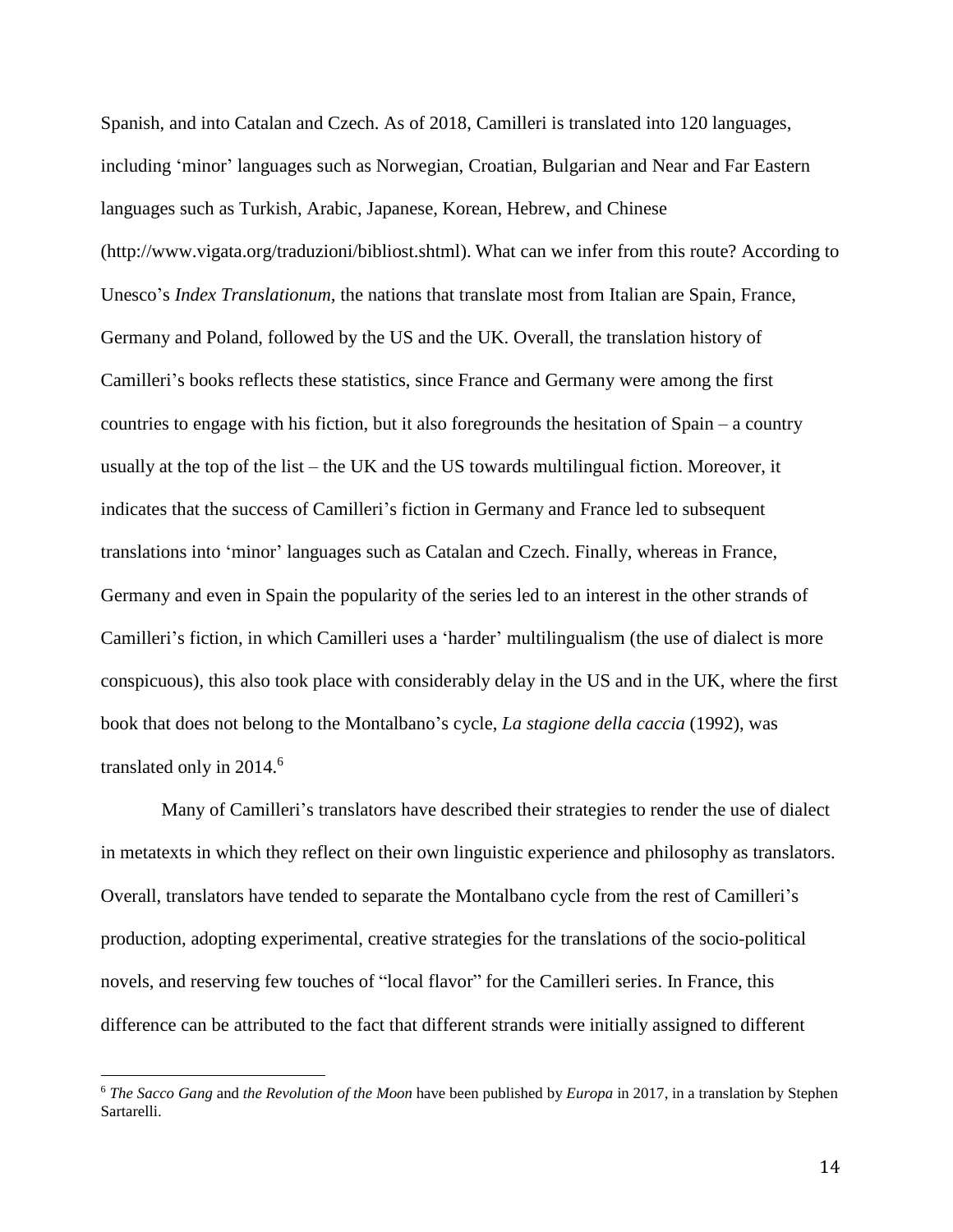translators: Montalbano's adventures were originally published by *Fleuve Noir,* a publisher specializing in popular literature and crime fiction, and translated by Serge Quadruppani. The socio-historical novels are mostly published by Fayard, with translations by Dominique Vittoz; and by Gallimard, with translations by Louis Bonalumi. In the preface to *La forme de l'eau*, Quadruppani elaborates on how, in the Montalbano series, he chose to translate all dialogues that take place in dialect into standard French, referring to multilingualism implicitly by signalling to the reader that the conversation takes place in dialect, and occasionally reproducing a few sentences in the original, next to the French translation, 'for local flavour' (Quadruppani 1999, 250). To render the hybrid language of the narrator, Quadruppani uses a few terms in *francitan,* a regional variety of French influenced by Occitan that also happens to be the language of his own childhood. In addition, he slightly modifies the grammar, using the *passé composé* to render the *passato remoto*. Overall, these choices prioritize legibility, while maintaining touches of exoticism, but neutralize the political gesture inherent in Camilleri's use of non-standard language, thereby turning resistance into cultural homogenization. Dominique Vittoz, who translated Camilleri's socio-historical novels, instead chooses a more radical approach. In her own translations, Vittoz draws on France's fading linguistic heritage, and substitutes the almost-extinct dialect of Lyon, with which she has a personal relationship, for Camilleri's Sicilian.<sup>7</sup>

In Germany, Camilleri can count on numerous translators: Christiane von Bechtolsheim, Schahrzad Assemi, Monika Lustig and Moshe Kahn. The latter, a specialist in the translation of multilingual literature, translated all strands of Camilleri's works. For socio-historical novels,

 $<sup>7</sup>$  In Vittoz's view, the fact that Lyonnais is almost extinct makes it sound to most readers like an invented language.</sup> 'The vitality of Lyonnais … is almost nil. Its interest lies in the richness of its lexicon. I foregrounded this aspect, avoiding syntactic *calques* that would be fully authorized but would risk being perceived as a shameful "French fault". We emphasize in this occasion the paralyzing reverence to which we were educated towards the language of the academy (Vittoz 2002, 82).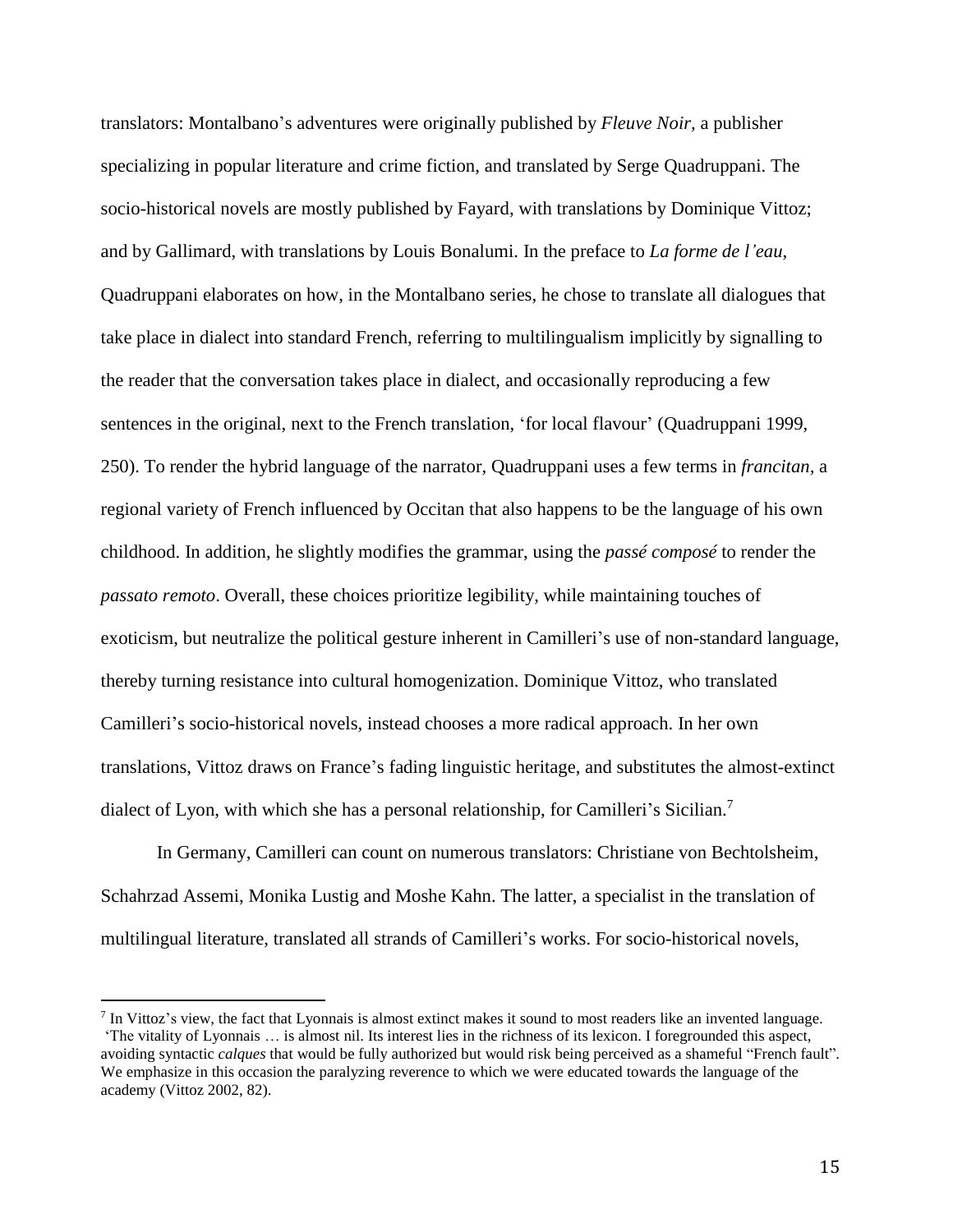Kahn did not hesitate to employ archaic or local dialects, arguing that his objective is to reproduce for the target audience the effect that multilingualism has in the source culture.<sup>8</sup> In translating the Montalbano series, however, Kahn adopted a different approach. Starting from the premise that *Vigatese*, in these books, functions as an everyday language, and that Sicilians would read it as their native language, he opted for a 'very normal everyday German'. His only concession to local flavour is the use of grammatical constructions more commonly used in the south of Germany, a trick 'so subtle that not every reader will be aware of it' (Kahn 2011, 111). These choices are motivated by his view that the plot, rather than the language used in the narrative, is the main ingredient in the series. He argues that 'the stories are very solid and work well even without the 'Vigatese'. Not for nothing is Commissario Montalbano the most beloved detective of all the Germans, and they have never heard of *Vigatese*' (2011, 111).

In Spain, Camilleri's novels have been translated into Castilian and Catalan by Barcelonabased publishers such as Destino, Salamandra, Gadir (Castilian), and Editions 62 (Catalan). María Muñiz Muñiz (2004) and María Calvo Montoro (2001) have underlined how the Castilian texts entail a systematic reduction of multiplicity to a standard register. Even beyond the Montalbano series, texts such as *Il birraio di Preston* – in which Camilleri employs five different dialects – have been translated into standard Spanish. In an interview with the *Corriere della sera,* translator Antonia Menini justified this choice by indicating that 'To put into the mouths of his characters a dialect, for example, the Andalusian, would be misleading. …at any case, the editor would not have allowed it'. The editor at Salamandra, Juan Milà, confirmed that his philosophy is to create 'a

<sup>8</sup> For example, in *La mossa del cavallo*, in which Camilleri uses several dialects, Kahn used plain German for Genoese and Italian, and reproduced the Sicilian original followed by a German translation. In other cases, such as in *Il re di Girgenti*, he recreated the effect of archaic Sicilian by going back to the archaic German used by the writer Jean Paul (Kahn 2004, 180-186).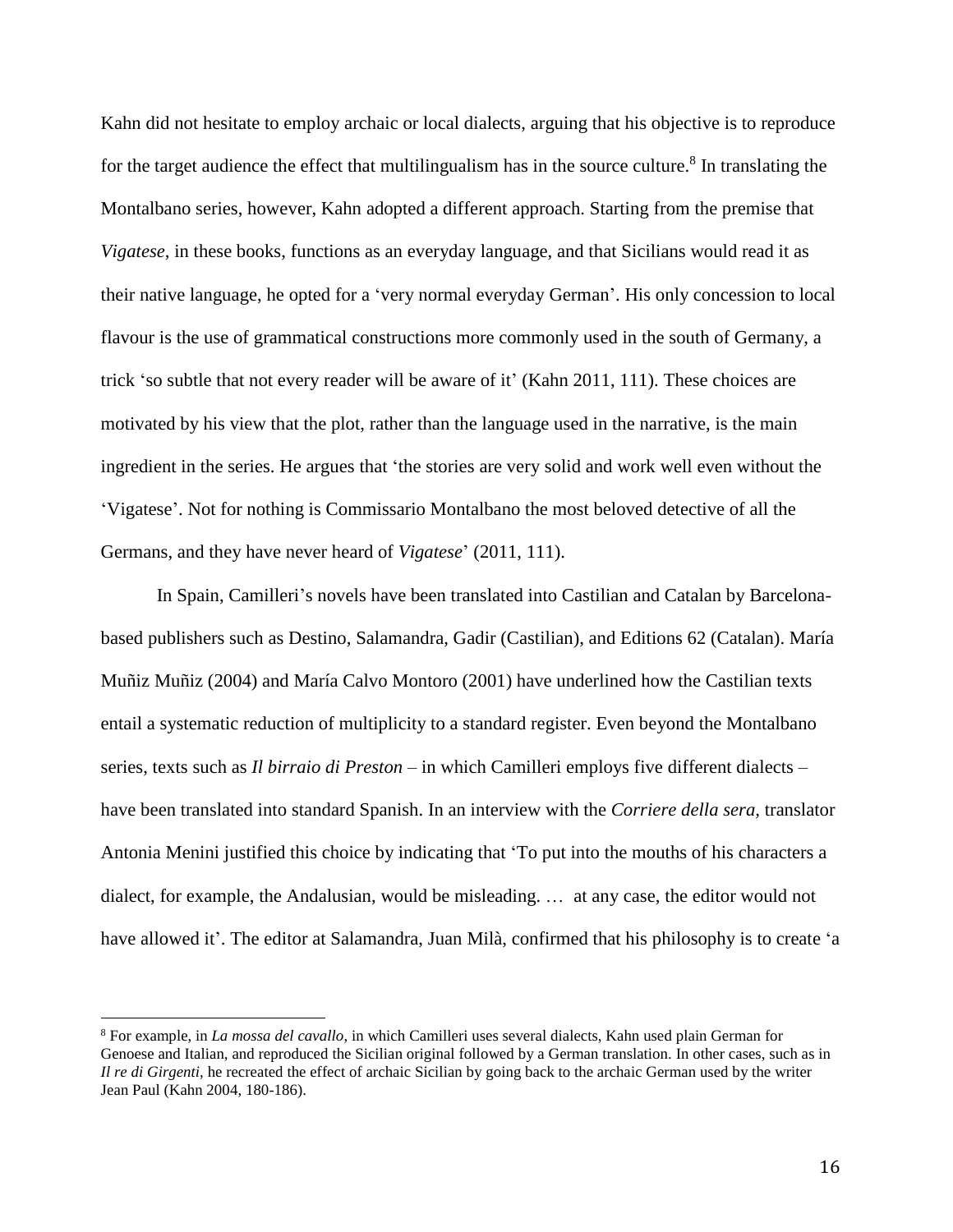text for global readers of Castilian, also outside of Spain' (Porqueddu 2008). A different strategy is suggested by the translations into Catalan. Among the Catalan translators,<sup>9</sup> Pau Vidal, a crime fiction writer, translated both from the Montalbano series and the socio-historical novels. In an interview with *Revista Lletres,* significantly titled 'Les novelles de Camilleri han de 'camillerejar' [Camilleri's novels should 'camillarize'], Vidal underlined his decision to adapt, rather than to translate the Montalbano series, modifying Catalan into an invented language to render the idiolect of the characters (Coromines 2014). In the translation of the historical novels, he went further and substituted Catalan dialects for the Italian ones.

 By the time Camilleri made it to the US and the UK, the Montalbano books were already international bestsellers. They were thus issued by Penguin, a large and prestigious publisher whose support underlined Camilleri's place among the classics of Italian literature in English. As Lawrence Venuti has underlined, fluency generally prevails among translation practices in the Anglophone context (Venuti 1995). In line with this, Penguin's translator Stephen Sartarelli chooses to foreground legibility: 'I have always believed … that a literary translator should be like the arbiter or umpire of a sporting event: the less noticed the better' (Sartarelli 2009, 7). Just like Camilleri's Castilian translator, Sartarelli considers dialect an 'inherently local phenomenon', and comments that 'Montalbano's world of cops, hoods, lovely ladies and eccentric petit-bourgeois could hardly be made to speak American ghetto Juve or Scots or Faulknerian Mississipian or any geographically specific idiom without appearing absurd' (2009, 8). In his view, using dialects in English cannot be a viable strategy, first because dialects in English speaking countries 'are rare and extinguished', and second, because, just like translations into Castilian, they are geared to a variety of Anglophone readers, and need to be intelligible to all of them. Like the Castilian

 $\overline{a}$ 

<sup>&</sup>lt;sup>9</sup> Camilleri's translators into Catalan are Pep Julià, Xavier Riu, Anna Casassas and Pau Vidal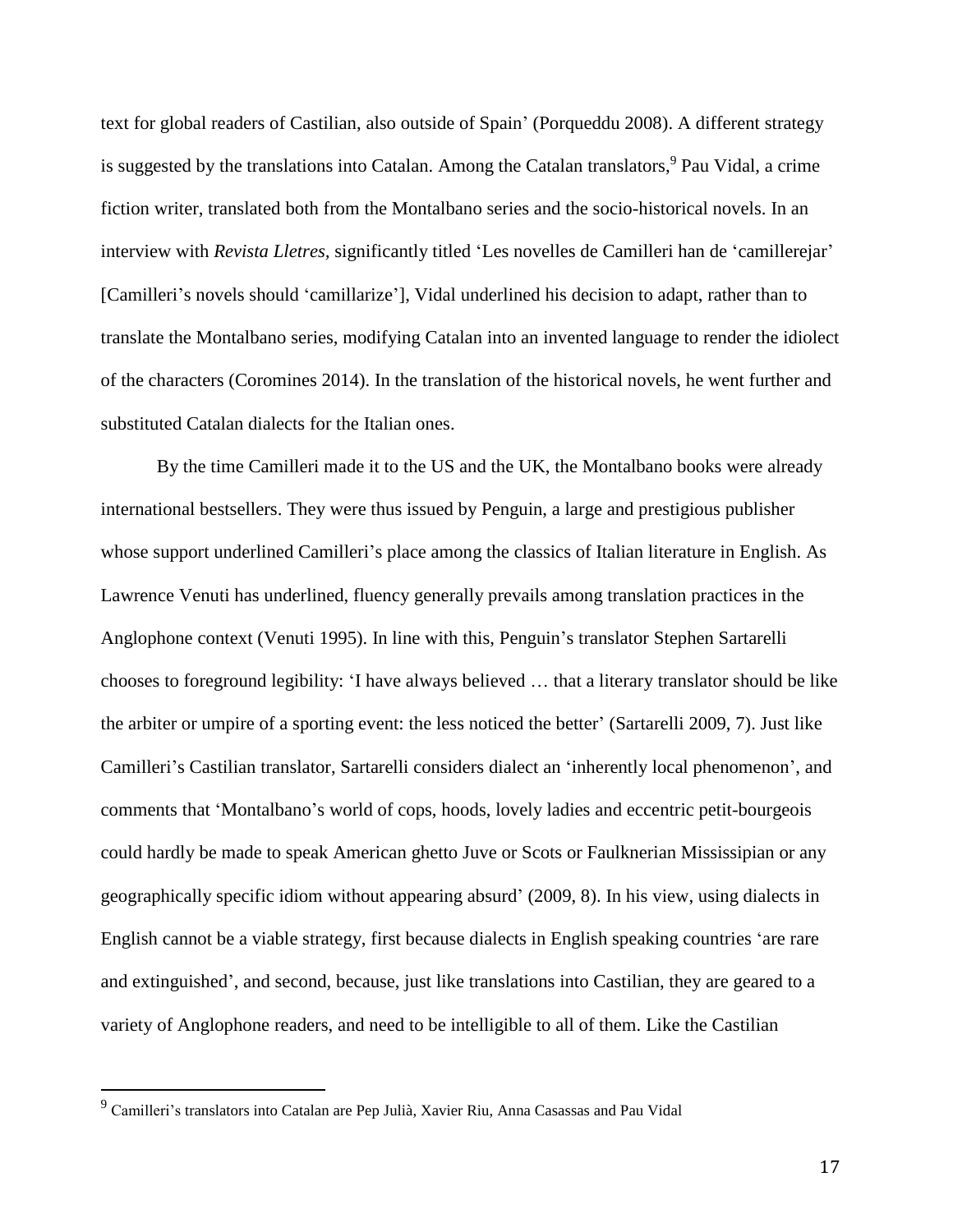translator, he also notes that this choice would be immediately rejected by an American editor. 'The US accepts the other only if it becomes American … first and foremost, linguistically' (Sartarelli 2004, 213). Similarly to Quadruppani, he nevertheless foregrounds local flavour by rendering selected grammatical expressions literally, and some of the policemen's speech with Brooklynese, 'since many of the cops in New York City, where I used to live, happen to be (or used to be) of either Sicilian or southern Italian extraction' (2009, 8). <sup>10</sup>

Overall, Camilleri's popularity abroad defies the assumption that 'the strength of a work's plurilingualism correlates with diminished visibility" (Lennon 159) or that, if authors want to be published by trade publishers, they have to render the plurilingual experience implicitly, through a monolingual text (Lennon 159). However, in treating the Camilleri series differently from the socio-historical novels, his translators confirmed that, the more popular a series, the more it is prone to homogenization in translation. The choice to engage with different languages, in Camilleri's case, did not interfere with the selection for translation. However, by the time it reached Penguin, the Montalbano series had been transformed into a monolingual text.

## **L'Amica geniale in Translation**

 $\overline{a}$ 

Ferrante's first books initially followed a route not unlike Camilleri's. *L'amore molesto* (1992) was first translated into German, Dutch and Norwegian (1994), subsequently into French (1995), Spanish (1996) and Danish (2003), with the English translation following in 2005. *I giorni dell'abbandono* (2002) appeared in France and Greece in 2003, in Spain in 2004, in Albania and Israel in 2007, and in the US only much later, in  $2015$ .<sup>11</sup> This pattern completely changed with *L'amica geniale*. The tetralogy, issued in Italy between 2011 and 2015, was published in the US

<sup>10</sup> For a detailed analysis of Sartarelli's strategies, see Gutkowsky 2009.

<sup>11</sup> I am using the publications dates as provided by Unesco's *Index Translationum.* No record is yet available for the Neapolitan tetralogy.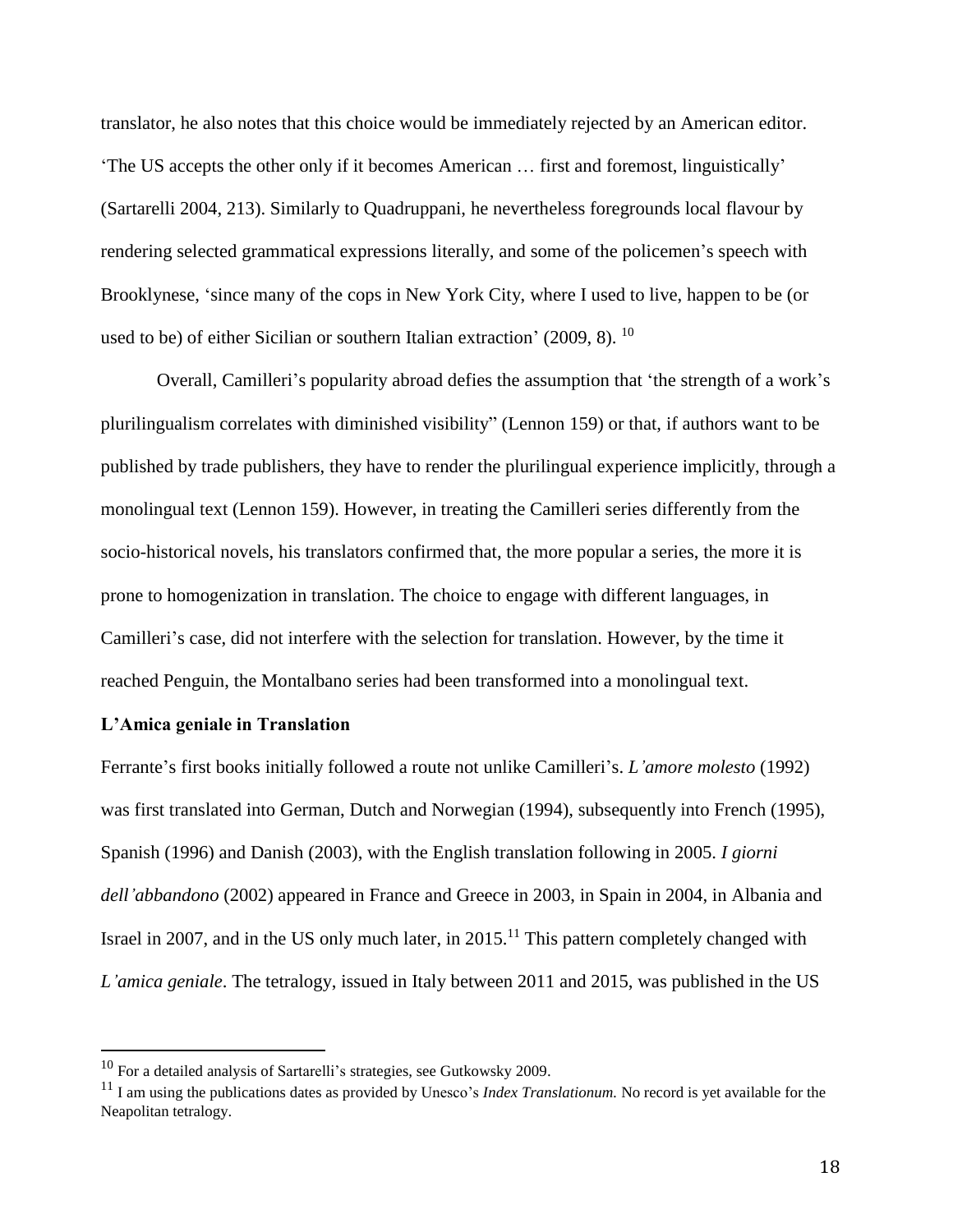and the UK by *Edizioni e/o* within one year of the original, from 2012 to 2016, and in Spain by Lumen: Random House within the time frame 2012 to 2015. The French, Danish, Polish translations started in 2014, the Dutch in 2013. Curiously, the novels were issued in German only in 2016, after the translation into Catalan, Norwegian and Hebrew (2015) and at the same time at the translation into Basque, Slovenian, Bosnian, Macedonian, Korean and Indonesian. For what concerned autobiographical material, the collection of letters *La Frantumaglia,* published in Italy in 2003 and in an updated edition in 2007*,* was first translated and published in English as an ebook and then issued in print, in an expanded edition, in 2016. Ferrante's interview on the *Paris Review* (2015), which contributed to the 'Elena Ferrante mystery', was issued directly in English. In 2016, the year in which *Europa Editions* issued the last volume of the tetralogy in English, the Neapolitan novels were also re-issued in Spanish by Lumen in the US and translation rights for the Neapolitan novels were sold to over 50 countries (Mensch 2016).

This literary case illustrates how translations into English have become increasingly important not only for authors writing in minor languages, but also for writers that occupy 'semicentral' positions in the world system of translation, such as Italian. The visibility reached through the English translation, combined with the space dedicated to Ferrante in Anglophone media such as *The Guardian*, *The New York Times* and *The New Yorker,* contributed to the writer's consecration among contemporary 'literary titans' (Rothman 2015). In turn, this success functioned as catalyst for translations into major European languages such as French and German, and to other 'minor' European languages such as Danish, Norwegian, Catalan.

Sandro Ferri e Sandra Ozzola, funders of the *Edizioni e/o* and of its sister publishing house *Europa editions*, strongly promoted Ferrante's work in the UK and the US, often taking the role of co-authors in 'the Elena Ferrante project' (see Segnini 2017 b). But Ferrante's choice to render the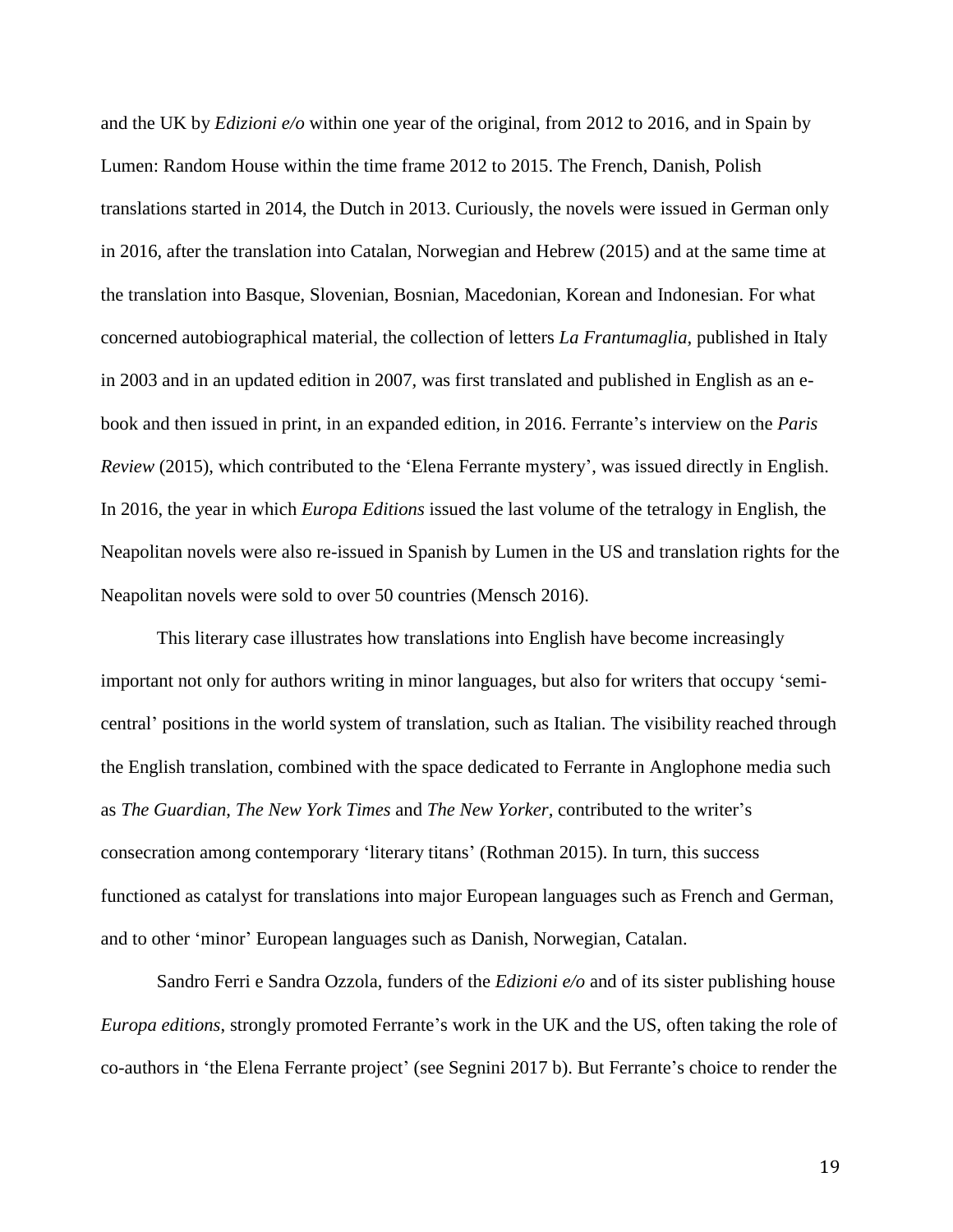plurilingual experience implicitly played a crucial role in facilitating the process of translation and reception into global languages such as English and Spanish, in which translations are geared to multiple Anglophone and Spanish speakers. Ann Goldstein, Ferrante's English translator, who is also an editor at *The New Yorker*, has also played an important role. Goldstein translated major canonical Italian authors, such as Primo Levi, Giacomo Leopardi, Pier Paolo Pasolini, Alessandro Baricco. Her signature as a translator therefore implicitly places Ferrante among the most prominent Italian authors who have acquired a voice in English. Moreover, since Ferrante refuses to appear in public, in interviews and public events, Goldstein often takes on the role of spokesperson for the author.<sup>12</sup> In a 2015 conversation with Scott Esposito for the *Two Voices Salon,* and in the 2016 interview with Rachel Cook, Goldstein commented on her translation strategies, underlining how she tries to 'stay close to the text' rather than re-writing it or 'creating anything new' (Cook 2016). Michael Reynolds, the editor at *Europa Editions*, also emphasizes the literal quality of Goldstein's translation, the fact that *Europa,* as a philosophy, does not modify the text to tailor it to American readers. When interviewed about the challenges of translating dialect, Goldstein acknowledges that it does not entail difficulties, since allusions to dialect take place through indirect speech (Goldstein and Reynolds 2015). An analysis of the first volume of the tetralogy shows that Goldstein translates the very few expressions in Neapolitan with the corresponding American expression (i.e the recurrent insults *'chillu strunz'* and '*chillu càntaro'* are rendered as 'that shit'/ 'that piece of shit'). This is in line with her approach to the text, in which specific references to Italian culture are rendered with American equivalents ( i.e. *scuola*

<sup>&</sup>lt;sup>12</sup> An example is Sidney's 2016 Writers festival, in which the moderator begins by stating: 'We don't have the author tonight. She decided from the beginning that she would not reveal her identity. Elena Ferrante is a pseudonym …. Only her Italian publishers know who she really is. We are, however, very fortunate to have Anne Goldstein, who has translated all Ferrante's books into fluid and pungent English, making them such a pleasure to read.' https://www.swf.org.au/audio-podcasts/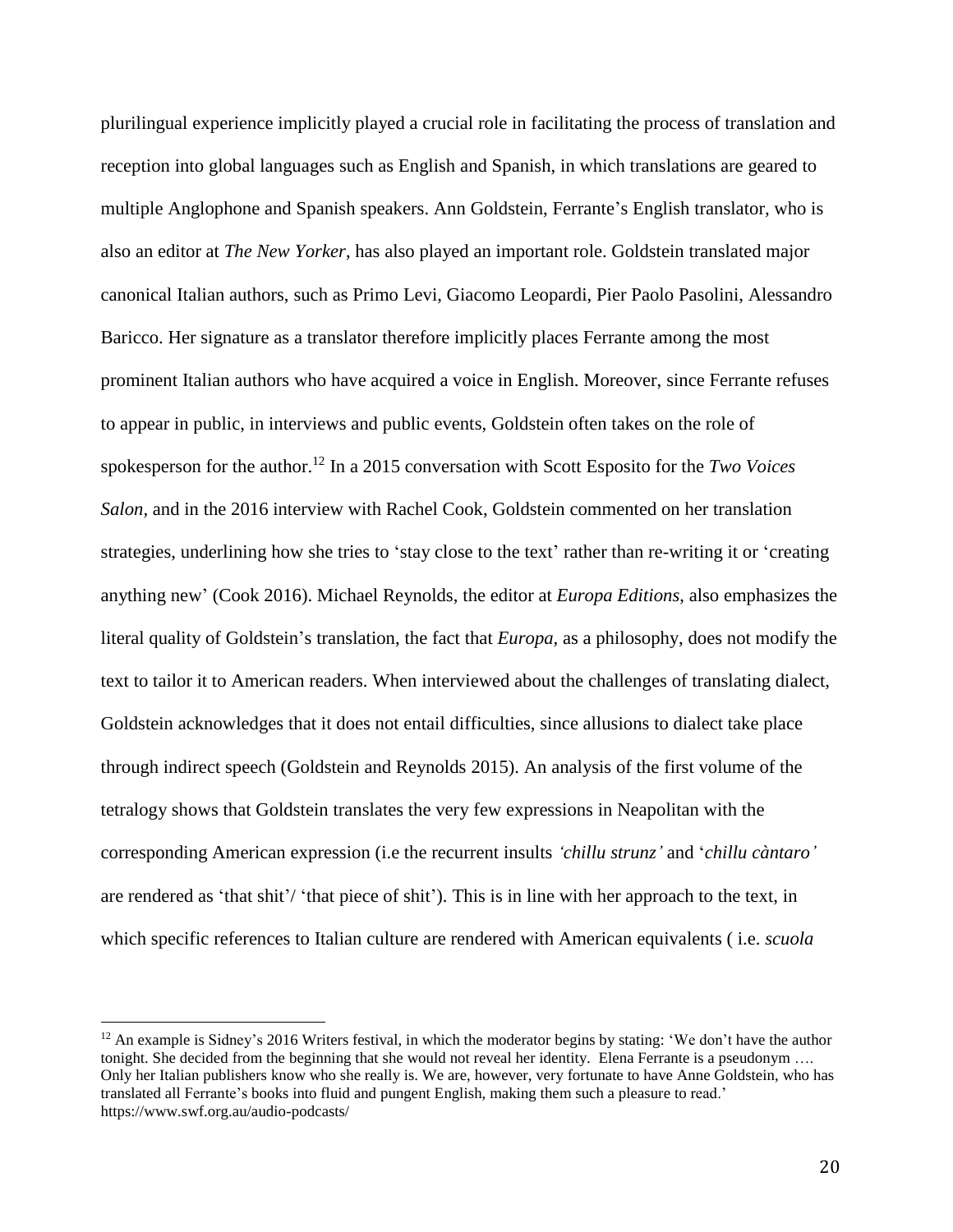*media* becomes 'middle school', traditions such as *comparato di fazzoletto* are simplified by changing the meaning to 'speech master'). Neologisms such as *smarginatura* are paraphrased as 'dissolving margins' (Goldstein 2012 89). There are, however, words that she chooses to keep in the original. These are, curiously, Italian words, such as *stradone* and *disperazione.* Throughout the translation, these words are tagged as foreign by italics.

In France, Spain and Germany, where Ferrante's early novels had already been translated before she became a literary phenomenon, Ferrante has had numerous translators.<sup>13</sup> The fact that the author had multiple voices, among which those of several men, made it less likely for translators to become spokespersons for the author. This has changed with the publication of the tetralogy, which, in all these contexts, has been assigned to a single translator: Elsa Damien in French, Celia Filippetto in Castilian; Marta Hernández in Catalan, Karin Krieger in German. Nevertheless, in France and Spain Ferrante's translators have not yet achieved a visibility comparable to Goldstein's: at the time of the present contributions, there are few interviews and no statements available about their translation strategies. The case is different in Germany, where the first volume of the tetralogy was published only in 2016, when Ferrante was already established as an international writer. *Suhrkamp*, an established trade publisher, followed the strategies of *Europa Editions* in promoting Ferrante's work: the author has her own website, maintained by the publishers, which includes reviews and links to social media, and Ferrante's work has been supported through book launches and reviews in well-respected presses. The role of the translator Karin Krieger is prominent in all these venues. Moreover, German media frequently compare Krieger's translation to Goldstein's, emphasizing the poetic quality of the German and the

<sup>&</sup>lt;sup>13</sup> Ferrante's first two novels were translated in France by Jean-Noël Schiafano, Italo Passamonti, and Elsa Damien; in Spain, by Juana Bignozzi and Nieve Lopez Burelli; in Germany, by Stefan Wendt and Anja Nattefort.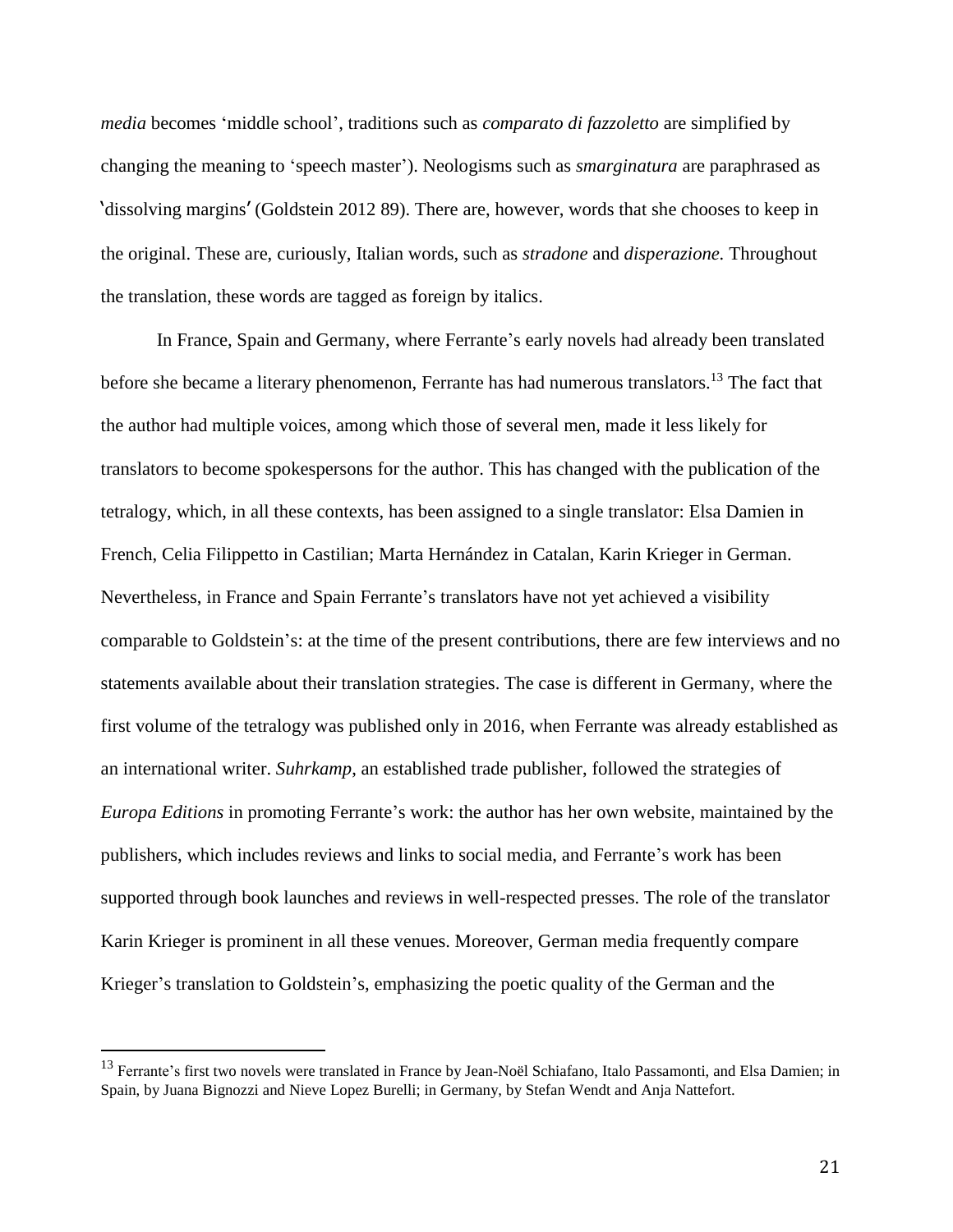clumsiness of the English translation, and thereby encourage German readers to purchase the German, rather than the English edition.<sup>14</sup> These approaches were successful, and Ferrante's novels in Germany immediately achieved an extraordinary success: within one week of the publication, *Der Spiegel* placed the first volume of the tetralogy on the top of its 2016 best-selling list, overtaking in popularity even the latest volume of the Harry Potter series (Mensch 2016).

Ferrante's emphasis on the relations between social classes and language registers, translation and code-switching remains strong in translation, and continuously reminds readers that the story is set in a diglossic space. Reviewers of the tetralogy in Anglophone venues underline how language is one of the main themes in Ferrante's novel and stress the emphasis on dialect (see Acocella 2015). While acknowledging that Ferrante does not explicitly quote dialect in the text, Jillian Cavanaugh goes as far as commenting that the author 'exploits the rich semiotic potentials of Italian and dialect' (Cavanaugh 45). Moreover, since, in the Anglophone tradition, dialects have mostly been translated into standard English, the lack of direct citations is often overseen by foreign readers. Literary engagement with different languages, therefore, appears stronger in translation than in the Italian text.

## **Conclusions**

 $\overline{a}$ 

The comparison of Camilleri's Montalbano books with Ferrante's Neapolitan tetralogy suggests that Italian contemporary fiction that achieves global visibility tends to emphasize the 'local' while also being representative of well-established, international genres. While both Camilleri's and Ferrante's series are grounded in the regional and foreground the plurilingual experience, they have been consciously created for multiple audiences. Both contain translation from the start, either as a linguistic strategy internal to the text (Camilleri) or as a thematic focus

<sup>14</sup> See Mensch's 2016 article on *Der Spiegel*: 'Krieger's translation sounds more poetic, literary and less clumsy, stubborn than the English translation'.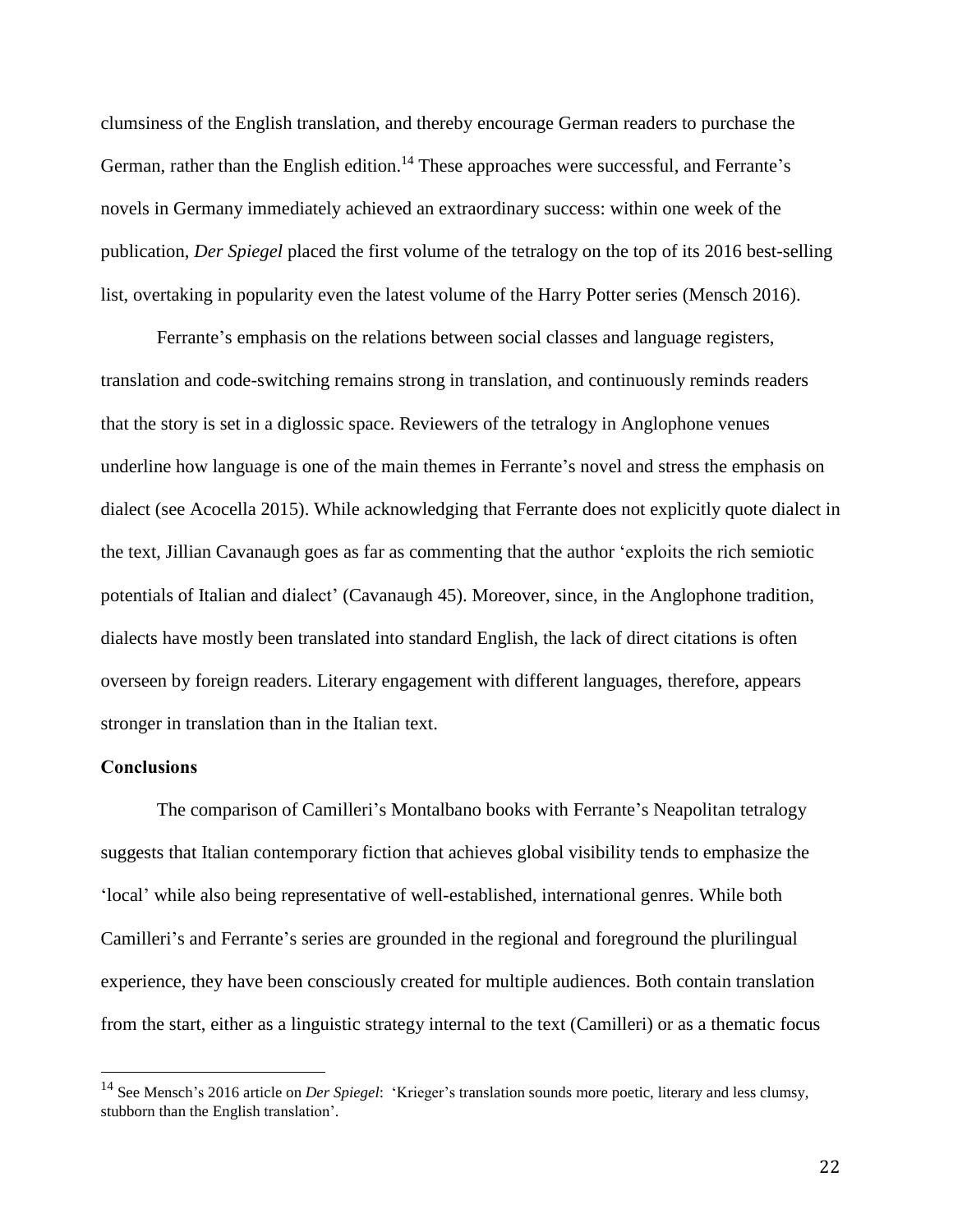(Ferrante). In both cases, the strong sense of authenticity conjured by the author's (real or presumed) origins and by the interviews in popular and well established presses contributed to their national and international success.

Camilleri's work travelled successfully in translation, thus defying the preconception that multilingual fiction has harder access to world literature circuits. However, while Camilleri's engagement with multiple languages did not affect the portability of his work, and both the Montalbano series and the Neapolitan tetralogy have been widely translated, they achieved international visibility through different routes. Moreover, whereas the Montalbano series became an international phenomenon, but still followed a linear process in which success in Italy was followed by international acclaim, the reception in the Anglophone press has played a central role in the Neapolitan novels' commercial success as well as in establishing Ferrante's reputation in highbrow literary circles and academic settings. Finally, the editorial culture in the receiving context and readers' expectations also played an important role. Stephen Sartarelli and Maria Antonia Menini, responsible for translations into English and Castilian, underline that engaging with dialects is not considered an option in global languages designed to serve beyond national boundaries. This partly explains the success of Ferrante's fiction in English and Spanish: by 'containing' the foreign through implicit multilingualism, Ferrante avoids the challenges raised by Camilleri while offering a similar preoccupation with the local. However, Ferrante's fame has also been mediated by her publishers and translator, who played an active role in her reception in the UK and the US. Ferrante's enormous success demonstrates that writers and publishers working in languages other than English are not passive agents at the mercy of mediators in hegemonic culture, but that they can contribute by influencing international patterns of translations and reception of the literature produced in their own languages.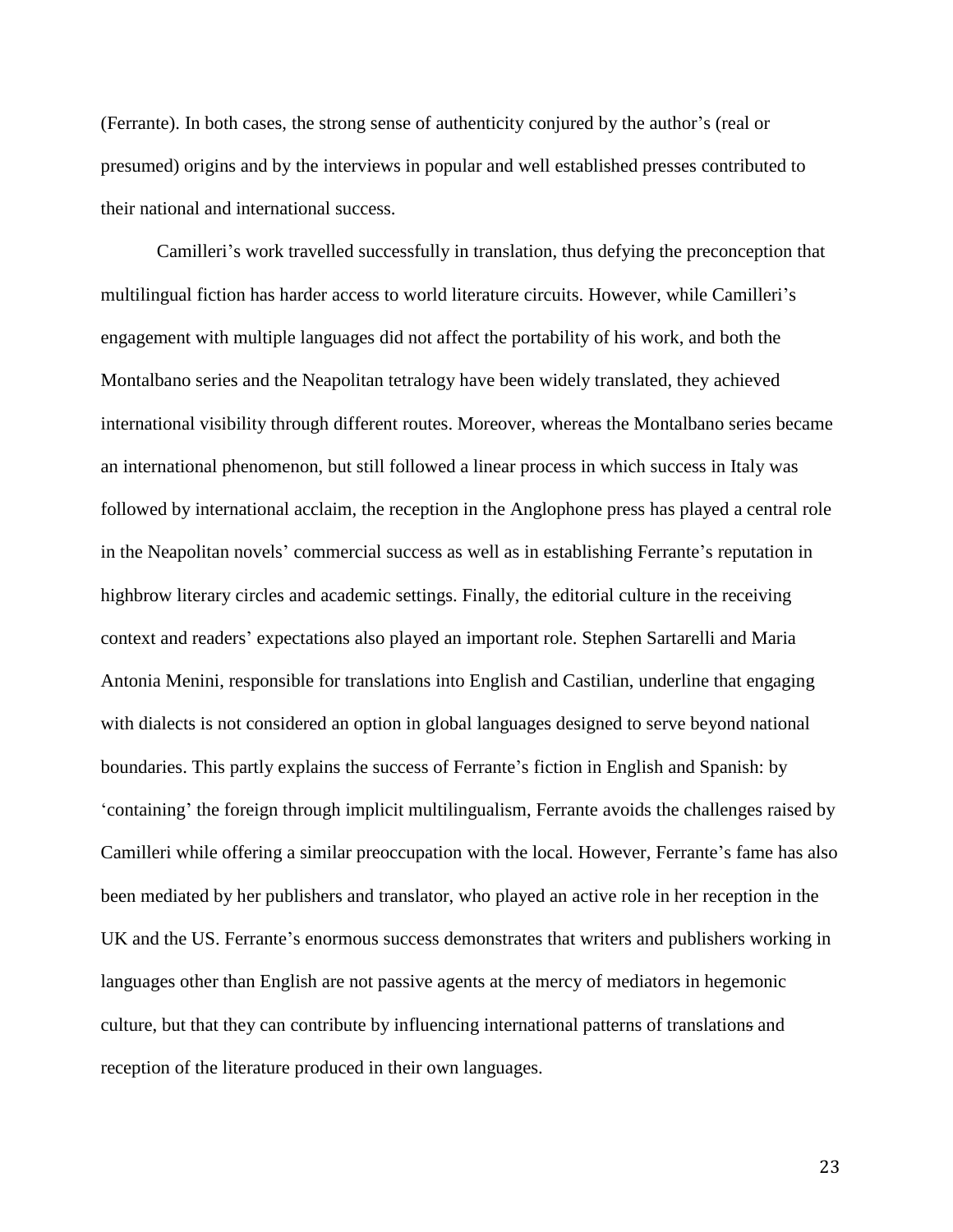Both series draw attention to the role of translators as agents and cultural mediators, and, in Walkowitz's words, make us 'recalculate the meaning of author and translator, original and derivation, native and foreign' in relation not only to the local context of production but to an international network' (47). The role played by the translators of Camilleri is exemplified by the space dedicated to them on the website *vigata.org,* in scholarly venues and in interviews in both specialized and popular media. Moreover, several of Camilleri's translators have drawn on their own plurilingual experience to translate Camilleri's hybrid language, thus turning the translated text into a linguistic biography. On the other hand, the translation of Ferrante's tetralogy also led to the visibility of Anne Goldstein and Karin Krieger. Ultimately, since translations into English and Castilian Spanish sacrifice linguistic multiplicity for homogenization, by rendering multilingualism implicitly, Ferrante's tetralogy preserves the impression of multilingualism in translation. Thus, while for Italian readers, Camilleri's language is one of the most original features of his fiction, and Ferrante's style reads as choice not to engage with dialect, for Anglophone and Spanish readers the two series appear much closer, and their treatment of dialect comparable. If Camilleri and Ferrante's Italian style has opposite political connotation, and marks a different attitude towards the acceptance of the foreign, this political gesture is neutralized in series' afterlife in translation, when both appear as example of the translational multilingualism that is 'making world literature, now' (Gramlin 140).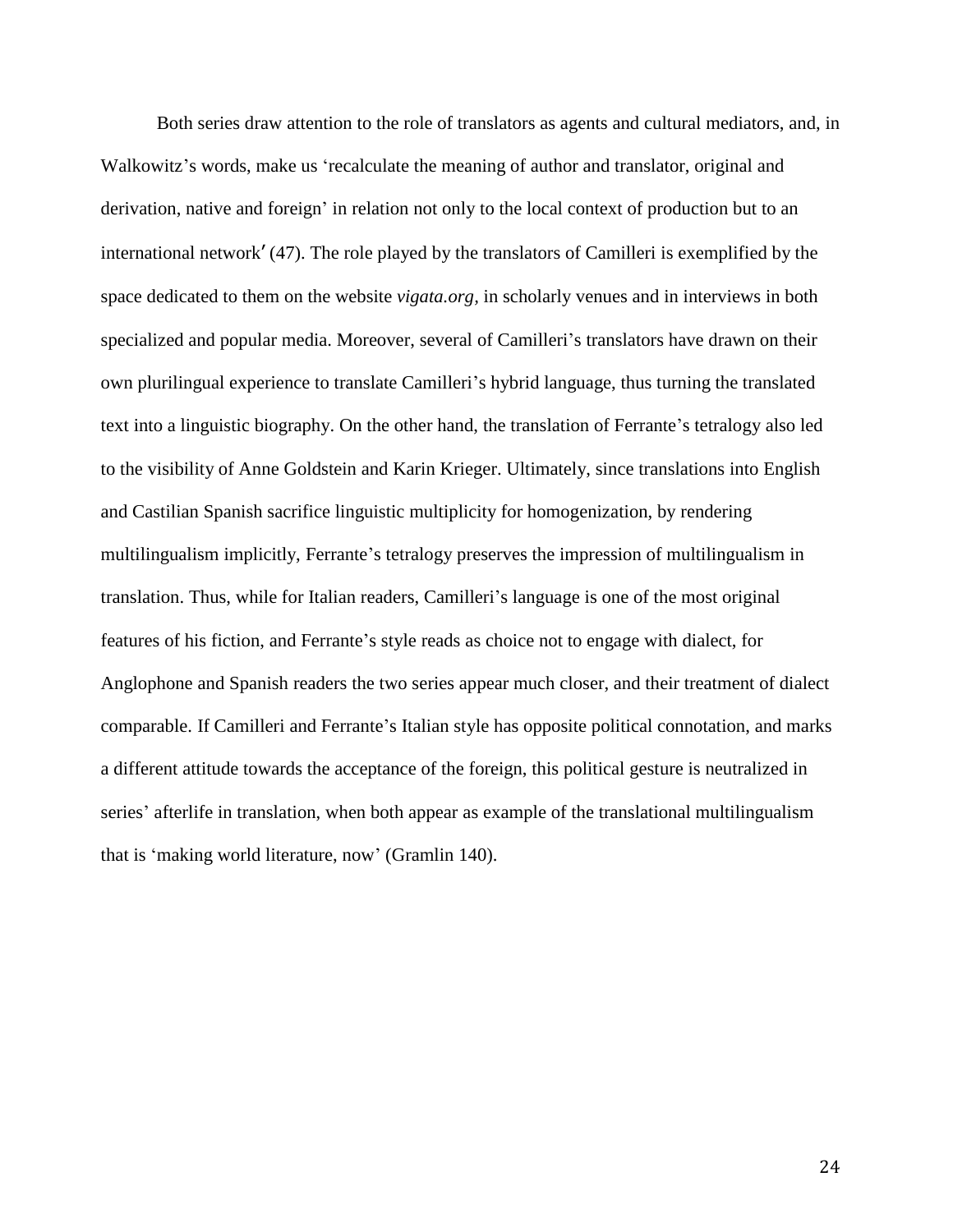# **Works Cited**

Acocella, Joan. 2015. "Elena Ferrante's new Books: Art wins." *The New Yorker.* September 19. <http://www.newyorker.com/culture/cultural-comment/elena-ferrantes-new-book-art-wins>

Apter, Emily. 2001. "On Translation in a Global Market." *Public Culture* 13 (1): 1-153.

---. 2013. *Against World Literature: on the Politics of Untranslatability*. London; New York: Verso.

Bassi, Serena. 2015. 'Italy's Salman Rushdie: The renarration of 'Roberto Saviano' in English for the post-9/11 cultural market." *Translation Studies* 8 (1): 48-62. doi: 10.1080/14781700.2014.921238

Baudino, Mario. Interview. 2000. "Camilleri in gita tra i fan di Montalbano.*" La Stampa* May 12.

Benedetti, Laura. 2012. "Il linguaggio dell'Amicizia e della città: L'amica geniale di Elena Ferrante tra continuità e cambiamento." *Quaderni d'Italianistica* 33 (2): 171-187.

Bullaro, Grace Russo, and Love, Stephanie. 2016. *The Works of Elena Ferrante Reconfiguring the Margins*. New York: Palgrave Macmillan.

Buttitta, Antonino. 2004. "Introduzione". In *Il caso Camilleri*, edited by Salvatore Lupo, 9-20. Palermo: Sellerio.

Camilleri, Andrea. 1980. *Un filo di fumo*. Milano, Garzanti.

---. 1984. *La strage dimenticata.* Palermo, Sellerio.

- ---. 1992. *La stagione della caccia*. Palermo. Sellerio.
- ----. 1993. *La bolla di componenda.* Parlermo, Sellerio.
- ---. 1995. *Il birraio di Preston*. Palermo, Sellerio.
- ---. 1996. *Il ladro di merendine*, Palermo, Sellerio.
- ---. 1999. "L'uso strumentale del dialetto per una scrittura oltre Gadda" *Il de Martino* 9: 93-95.
- ----. 2011. "Il mio primo romanzo? E' nato al Gemelli". *Vita e Pensiero* 1: 9-20.

Calvo Montoro, María J. 2001. "El Fenómeno Camilleri". *Revista de libros de la Fundación Caja Madrid* 53: 40-41.

Casanova, Pascale. 2007. *The World Republic of letters*. Translated by Malcolm B. DeBevoise. Cambridge, Mass: Harvard UP.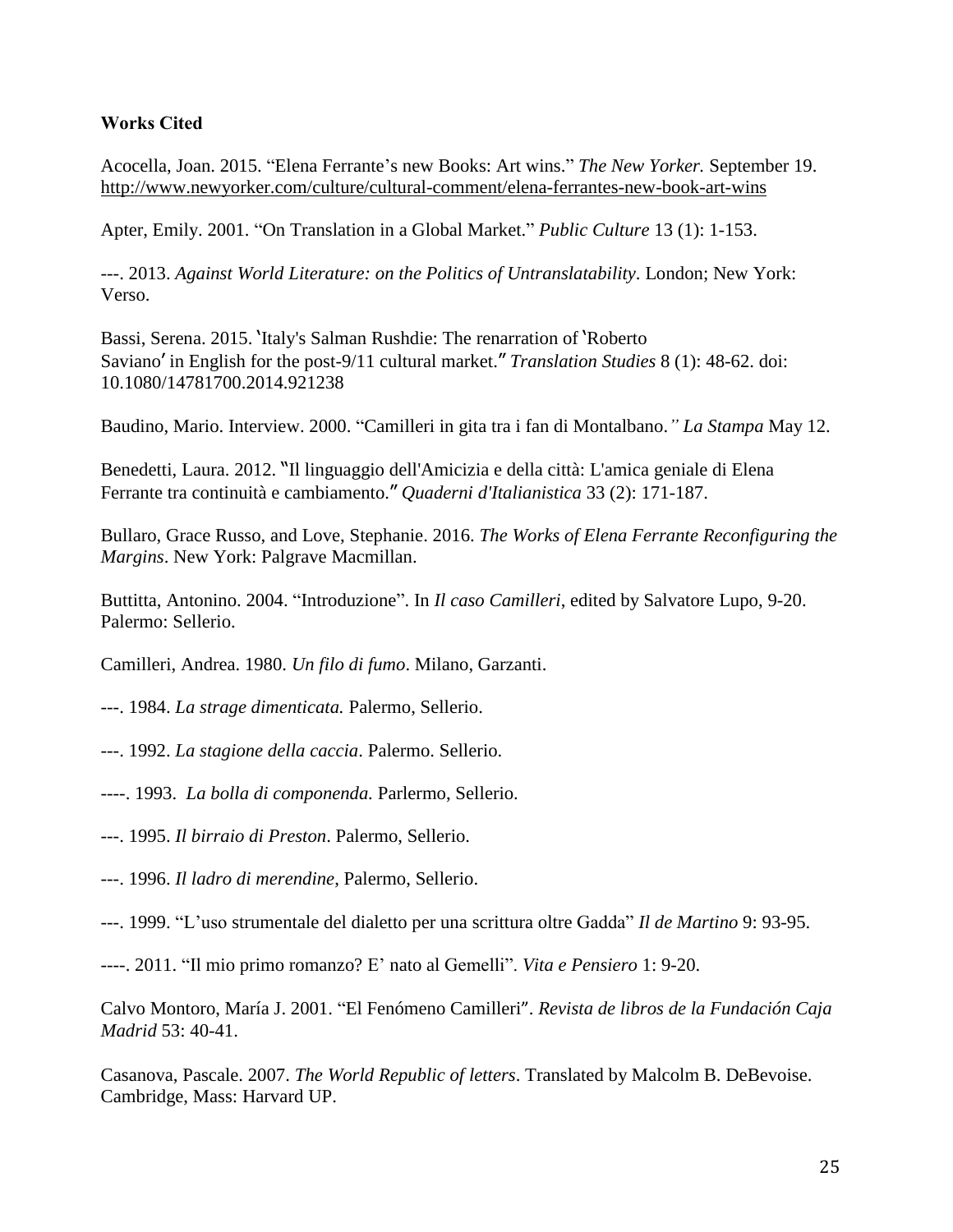Cavanaugh, Jillian R. 2016. "Indexicalities of Language in Ferrante's Neapolitan Novels: Dialect and Italian as Markers of Social Value and Difference'. In *The Works of Elena Ferrante*, edited by Grace Russo Bullaro and Stephanie Love. New York: Palgrave Macmillan. 45-70.

Chu, Mark. 1998. "Sciascia and Sicily: Discourse and Actuality." *Italica* 75 (1): 78-92.

Cook, Rachel. 2016. "The subtle art of translating foreign fiction" *The Guardian*, 24.07. [https://www.theguardian.com/books/2016/jul/24/subtle-art-of-translating-foreign-fiction-ferrante](https://www.theguardian.com/books/2016/jul/24/subtle-art-of-translating-foreign-fiction-ferrante-knausgaard)[knausgaard](https://www.theguardian.com/books/2016/jul/24/subtle-art-of-translating-foreign-fiction-ferrante-knausgaard)

Coromines, Diana. 2014. "Pau Vidal: Les novelles de Camilleri han de «camillerejar»" BCNegra. *Revista Lletres* (2) 2. [http://www.nuvol.com/entrevistes/pau-vidal-les-novel%C2%B7les-de-camilleri-han-de](http://www.nuvol.com/entrevistes/pau-vidal-les-novel%C2%B7les-de-camilleri-han-de-camillerejar/)[camillerejar/](http://www.nuvol.com/entrevistes/pau-vidal-les-novel%C2%B7les-de-camilleri-han-de-camillerejar/)

De Rogatis, Tiziana. 2014. "*L'amore molesto* di Elena Ferrante: mito classico e identità femminile" *Allegoria* 70 (2): 147-82.

Di Stefano, Paolo. 2015. "Ferrante: felice di non esserci" *Corriere della Sera,* April 12. [http://www.corriere.it/cultura/15\\_dicembre\\_04/ferrante-felice-di-non-esserci-intervista-dabb1abe-](http://www.corriere.it/cultura/15_dicembre_04/ferrante-felice-di-non-esserci-intervista-dabb1abe-9a82-11e5-99f9-ca90c88b87df.shtml)[9a82-11e5-99f9-ca90c88b87df.shtml](http://www.corriere.it/cultura/15_dicembre_04/ferrante-felice-di-non-esserci-intervista-dabb1abe-9a82-11e5-99f9-ca90c88b87df.shtml)

Ferrante, Elena. *L'amore molesto*. 1992. Roma: Edizioni e/o.

---. *I giorni dell'abbandono.* 2002. Roma: Edizioni e/o.

---. 2011. *L'amica geniale*. Roma: Edizioni e/o.

- ---. 2012. *Storia del nuovo cognome.* Roma: Edizioni e/o.
- ---. 2013. *Storia di chi fugge e di chi resta.* Roma: Edizioni e/o.

---. 2014. *Storia della bambina perduta*. Roma: Edizioni e/o.

Ferri, Sandro and Sandra Ferri. 2015. Interview. "Elena Ferrante". *The Paris Review* 228: 211-233

Flood, Alison. 2016. "Translated fiction sells better in the UK than English fiction, research finds," *The Guardian,* May 9. [https://www.theguardian.com/books/2016/may/09/translated-fiction-sells-better-uk-english](https://www.theguardian.com/books/2016/may/09/translated-fiction-sells-better-uk-english-fiction-elena-ferrante-haruki-murakami)[fiction-elena-ferrante-haruki-murakami.](https://www.theguardian.com/books/2016/may/09/translated-fiction-sells-better-uk-english-fiction-elena-ferrante-haruki-murakami)

Forgacs, David. 2014. *Italy's Margins: Social Exclusion and Nation Formation since 1861*. Cambridge: Cambridge UP.

Gambaro, Fabio. 2002. Interview. "Sur le traces du commissaire Montalbano: un entretien avec Andrea Camilleri. » *Magazine Littéraire* 384.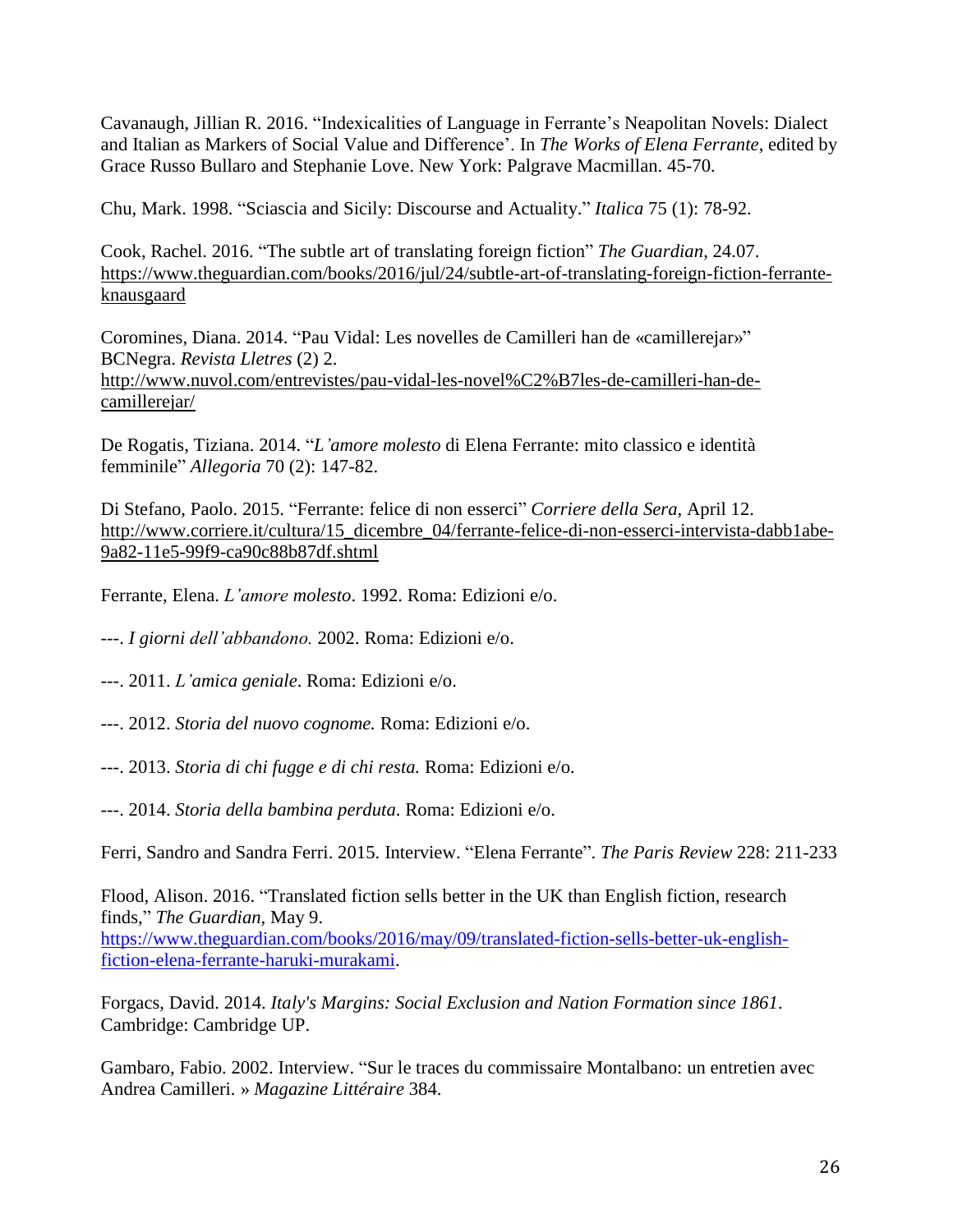Gatti, Claudio. 2016. "The Story Behind a Name," *The New York Review of Books.* October 10. <http://www.nybooks.com/daily/2016/10/02/story-behind-a-name-elena-ferrante/>

Goldstein, Ann. 2012. Translation. Elena Ferrante. *My Brilliant Friend*. New York: Europa Editions.

---. 2015. "Interview". *Corriere della Sera*. 4. 12. http://video.corriere.it/ann-goldstein-traduttriceelena-ferrantemai-incontrata-solo-editori-conoscono/7e0b83dc-e882-11e5-9492-dcf601b6eea6 ;

Goldstein, Ann and Reynolds, Michael. 2015. "Two Voices Salon with Michael Reynolds and Ann Goldstein on Elena Ferrante," *Twolines.* February 24. [http://twolinespress.com/audio-two](http://twolinespress.com/audio-two-voices-salon-with-michael-reynolds-and-ann-goldstein-on-elena-ferrante/)[voices-salon-with-michael-reynolds-and-ann-goldstein-on-elena-ferrante/](http://twolinespress.com/audio-two-voices-salon-with-michael-reynolds-and-ann-goldstein-on-elena-ferrante/)

Gramling, David. 2016. *The Invention of Monolingualism.* New York: Bloomsbury.

Grutman, Rainier. 2006. "Refraction and recognition: Literary multilingualism in translation". *Target* 18 (1): 17-47.

---. 1998. "Multilingualism and translation." In *Routledge Encyclopedia of Translation Studies.* Edited by Mona Baker and Kirsten Malmkjær. 1st ed. New York; London: Routledge. 157-60.

Guerrero, Stefano. 2001. "Tracce di parlato nella narrativa contemporanea: lo strano caso di Andrea Camilleri" In *Scritto e Parlato. Metodi, Testi and Contesti.* Edited by Maurizio Dardano, Adriana Pelo, Antonella Stefilongo. Roma: Aracne. 221- 238.

Yildiz, Yazemin. *Beyond the Mother Tongue: The Postmonolingual Condition.* New York: Fordham, 2012.

Khan, Moshe. 2011. "How to Deal with Dialects in Translation?" In *The Translator as Author,* edited by Claudia Buffagni, Beatrice Garzelli, Serenella Zanotti, 103-116. Münster: Lit.

---. 2004. "Il dialetto nelle traduzioni di Andrea Camilleri". In *Il caso Camilleri*, edited by Salvatore Lupo. 180-186. Palermo: Sellerio.

La Fauci, Nunzio. 2000. "In terra di Sicilia: L'italiano perenne e Andrea Camilleri." In *Italia linguistica anno mille. Italia linguistica anno 2000,* edited by Nicoletta Maraschio and Teresa Poggi Salani. 331-340. Bulzoni: Roma.

Lennon, Brian. 2010. *In Babel's Shadow: Multilingual Literatures, Monolingual States.* Minneapolis: University of Minnesota Press.

Lucamante, Stefania. 2008. *A Multitude of Women: The Challenge of the Contemporary Italian Novel.* Toronto: University of Toronto Press.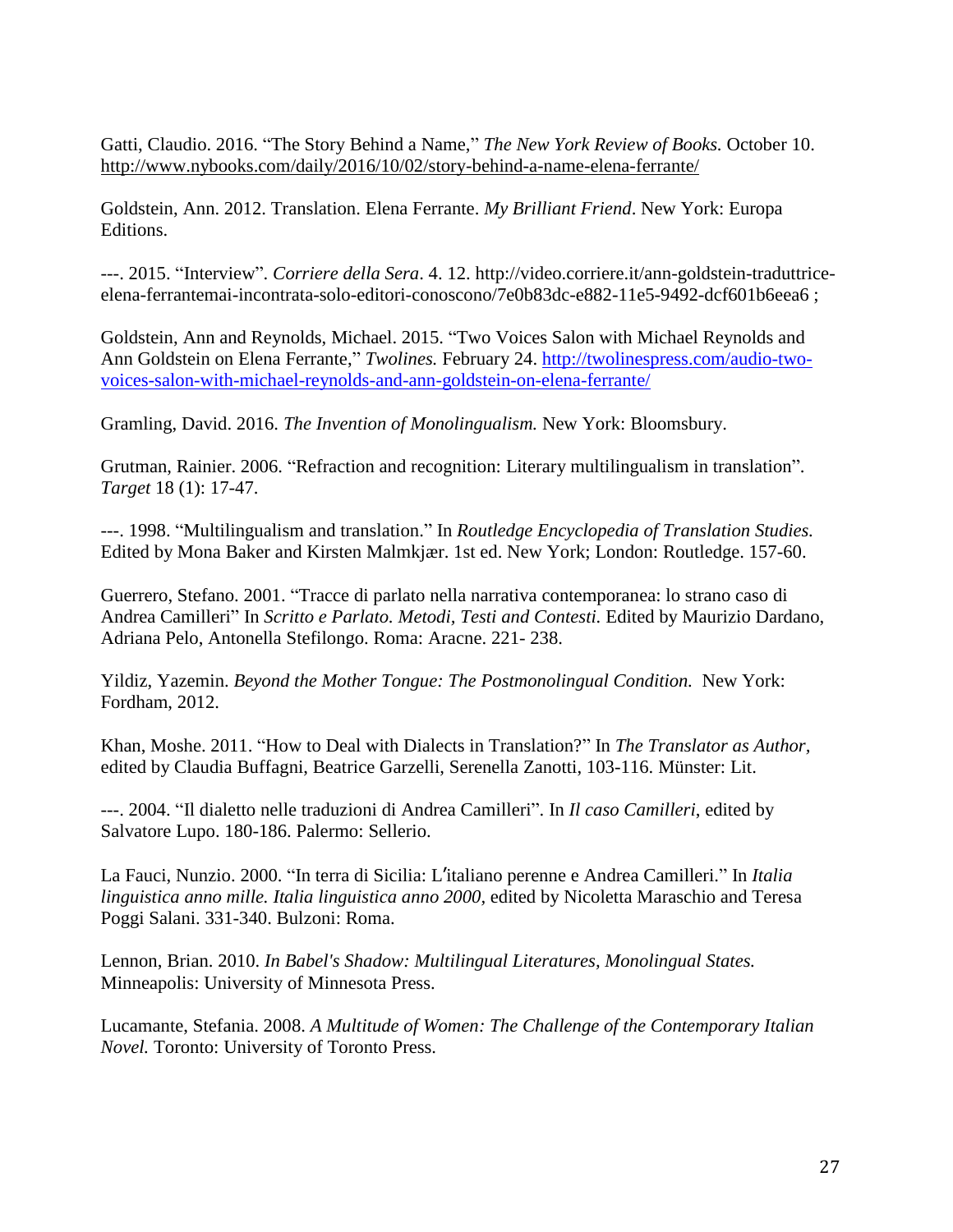Lupo, Salvatore. 2004. "La storia, le storie". In *Il caso Camilleri,* edited by Antonino Buttitta. 21- 27. Palermo: Sellerio.

Mah, Ann. 2016. "Elena Ferrante's Naples. Then and now," *The New York Times* January 14. <http://www.nytimes.com/2016/01/17/travel/elena-ferrante-naples.html>

Mensch, Stefan. 2016. "Ferrante-Fieber. Der unbekannte Weltstar," *SpiegelOnline*, August 22. <http://www.spiegel.de/kultur/literatur/elena-ferrante-der-unbekannte-weltstar-a-1108307.html>

Merlo, Francesco. 2000. "Camilleri, che noia," *Corriere della sera,* December 11. <http://archiviostorico.corriere.it/2000/dicembre/11/CAMILLERICHENOIA.shtml,2000>

Milkova, Stiliana. 2013. "Mothers, Daughters, Dolls: On Disgust in Elena Ferrante's *La figlia oscura***,**" *Italian Culture* 31. (2): 91-109.

Muñiz Muñiz, Maria de la Nieves. "Lo stile della traduzione: Camilleri in Spagna". *Il caso Camilleri*. 206-212. Palermo: Sellerio.

Noorani, Yaseen. 2013. "Hard and Soft Multilingualism". *Critical Multilingualism Studies* 1.(2):7- 28.

Porqueddu, Mario. 2008. "Montalbano 'tradito' in Spagna" *Corriere della Sera,* September 24.

Quadruppani, Serge. 1999. "A propos de la langue paternelle d'Andrea Camilleri " *Narrativa* 16: 249-253.

Sartarelli, Stephen. 2004. "L'alterità linguistica di Camilleri in inglese." In *Il caso Camilleri,* edited by Antonino Buttitta. 231-219. Palermo: Sellerio.

---. 2009. "Notes from the Purer Linguistic Sphere of Translation". In *Does the Night smell the same in Italy and in English Speaking Countries,* by Emanuela Gutkowsky. 7-10. Enna: Ilionbooks.

Sapiro, Gisèle. 2009. "Introduction". *Les contradictions de la globalization éditioriale.* 7-24. Nouveau Monde éditions: Paris.

Segnini, Elisa. 2017a. "Global Masterpieces and Italian Dialects: Eduardo de Filippo and Luigi Meneghello's rewritings of Shakespeare" *The Journal of World Literature* 2 (2): 236-254.

Segnini, Elisa. 2017b. "Local Flavor vs Global Audiences: Elena Ferrante and Translatability". *The Italianist* 37 (1): 100-118.

Serri, Mirella. 2001. "Ferroni stronca l'autore più letto dagli italiani," *L'Espresso* January 18: 82.